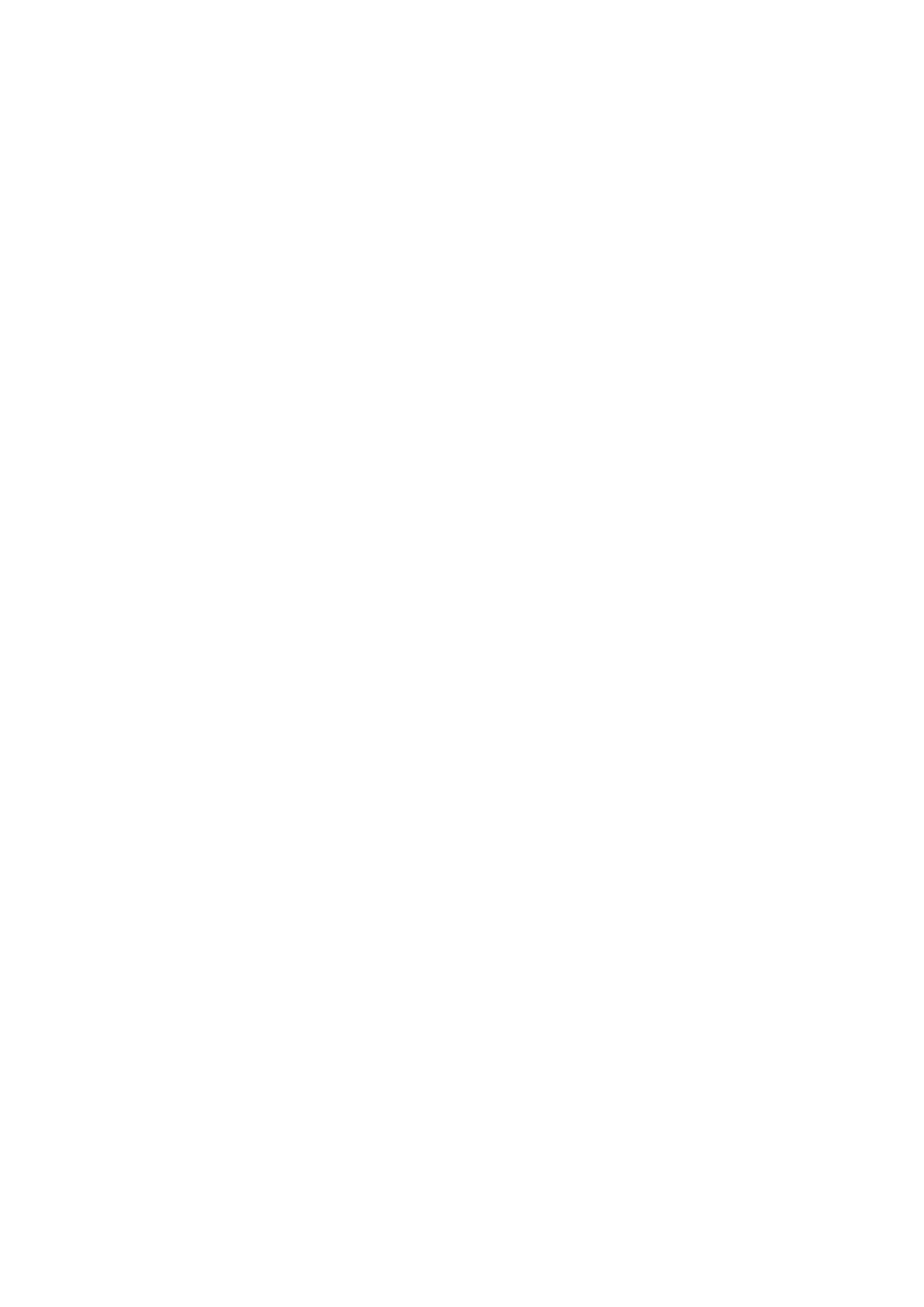#### **Revision History**

| Document Date<br><b>Revision</b> | <b>Remarks</b>                |
|----------------------------------|-------------------------------|
| 1.0                              | Nov. $2014$   Initial release |

#### **Copyright Notice**

© 2014 Servotronix Motion Control Ltd.

All rights reserved. No part of this work may be reproduced or transmitted in any form or by any means without prior written permission of Servotronix Motion Control Ltd...

#### **Disclaimer**

This product documentation was accurate and reliable at the time of its release. Servotronix Motion Control Ltd. reserves the right to change the specifications of the product described in this manual without notice at any time.

#### **Trademarks**

All marks in this manual are the property of their respective owners.

#### **Contact Information**

Servotronix Motion Control Ltd. 21C Yagia Kapayim Street Petach Tikva 49130 Israel Tel: +972 (3) 927 3800 Fax: +972 (3) 922 8075 Website: [www.servotronix.com](http://www.servotronix.com/) 

#### **Customer Service**

Servotronix is committed to delivering quality customer service and support for all our products. Our goal is to provide our customers with the information and resources so that they are available, without delay, if and when they are needed. In order to serve in the most effective way, we recommend that you contact your local sales representative for order status and delivery information, product information and literature, and application and field technical assistance. If you are unable to contact your local sales representative for any reason, please use the most relevant of the contact details below:

For technical support, contact: [tech.support@servotronix.com](mailto:tech.support@servotronix.com)

To order products, contact: [orders@servotronix.com](mailto:orders@servotronix.com)

For all other inquiries regarding Servotronix products, contact: [customer.service@servotronix.com](mailto:customer.service@servotronix.com)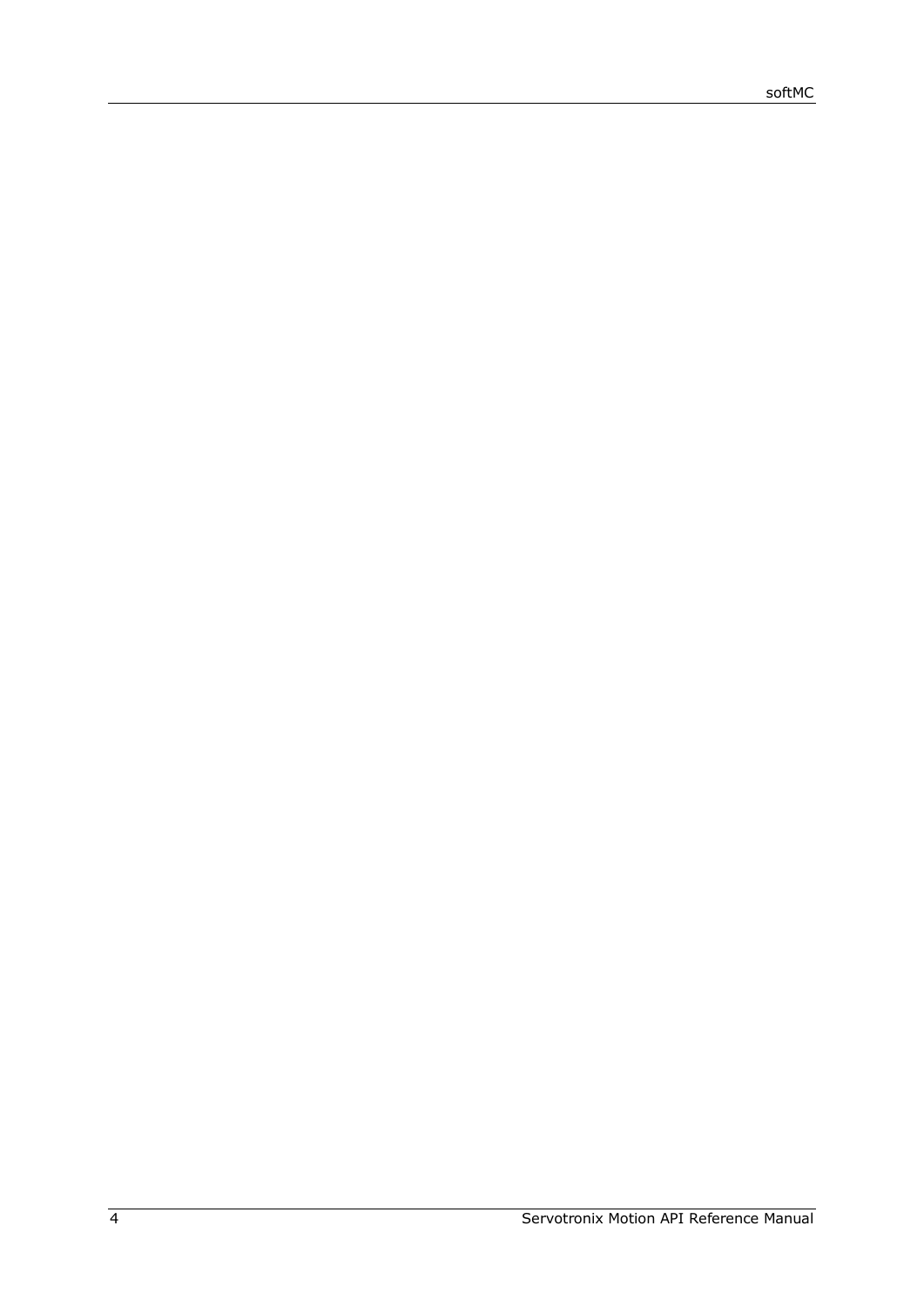# **Contents**

| $\mathbf{1}$   |     |                        | 7 |
|----------------|-----|------------------------|---|
|                | 1.1 |                        |   |
|                | 1.2 |                        |   |
|                | 1.3 |                        |   |
|                | 1.4 |                        |   |
|                |     |                        |   |
|                |     |                        |   |
|                | 1.5 |                        |   |
|                |     |                        |   |
|                | 1.6 |                        |   |
|                | 1.7 |                        |   |
|                | 1.8 |                        |   |
|                | 1.9 |                        |   |
| $\overline{2}$ |     | <b>Functions</b><br>13 |   |
|                |     |                        |   |
|                |     |                        |   |
|                |     |                        |   |
|                | 2.2 |                        |   |
|                |     |                        |   |
|                |     |                        |   |
|                |     |                        |   |
|                | 2.3 |                        |   |
|                |     |                        |   |
|                |     |                        |   |
|                |     |                        |   |
|                |     |                        |   |
|                |     |                        |   |
|                |     |                        |   |
|                |     |                        |   |
|                |     |                        |   |
|                |     |                        |   |
|                |     |                        |   |
|                |     |                        |   |
|                |     |                        |   |
|                |     |                        |   |
|                | 2.4 |                        |   |
|                |     |                        |   |
|                |     |                        |   |
|                |     |                        |   |
|                |     |                        |   |
|                |     |                        |   |
|                | 2.5 |                        |   |
|                |     |                        |   |
|                |     |                        |   |
|                |     |                        |   |
|                |     |                        |   |
|                |     |                        |   |
|                |     |                        |   |
|                |     |                        |   |
|                |     |                        |   |
|                | 2.6 |                        |   |
|                |     |                        |   |
|                |     |                        |   |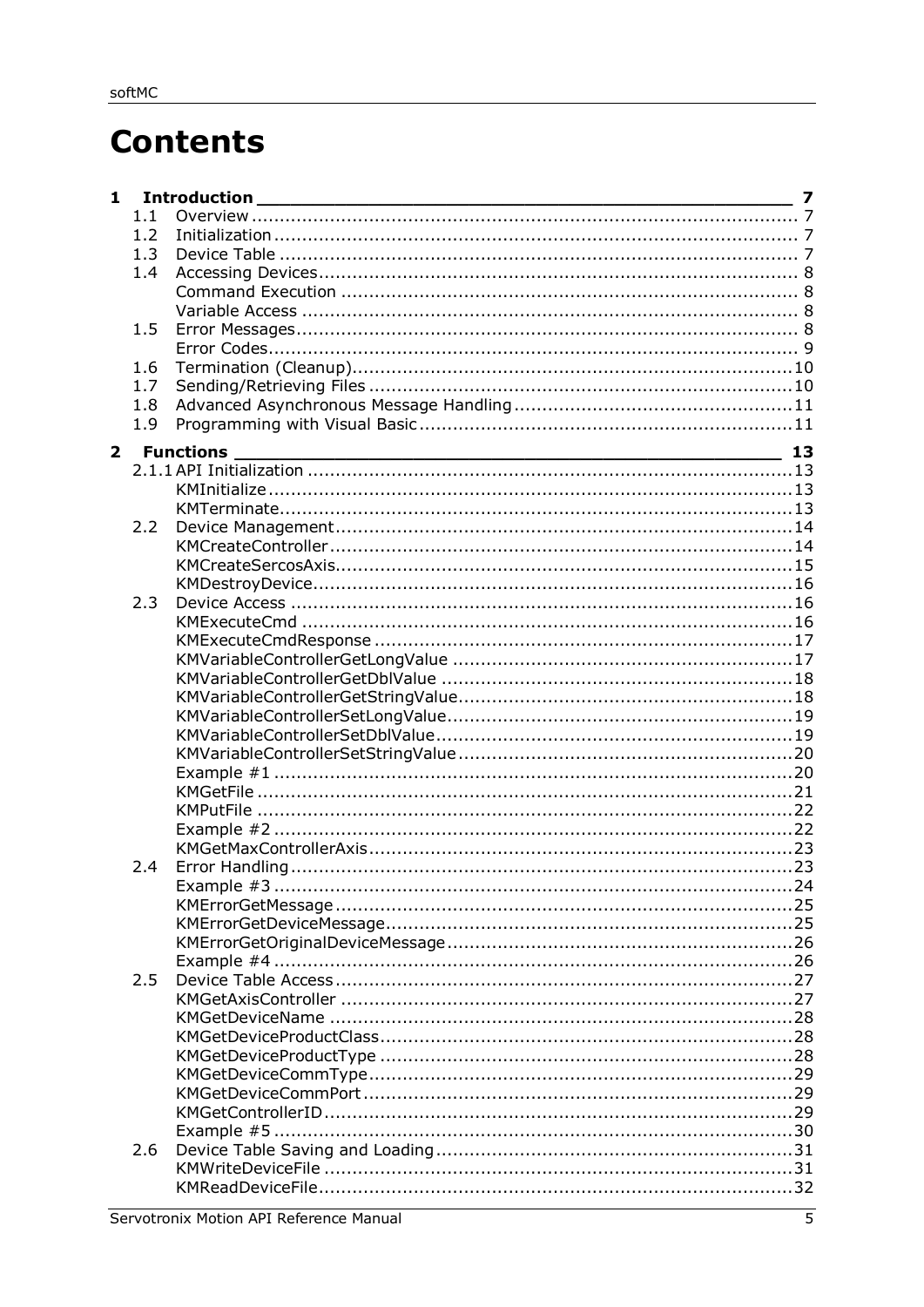| 2.8 |  |
|-----|--|
|     |  |
|     |  |
|     |  |
|     |  |
| 27  |  |
|     |  |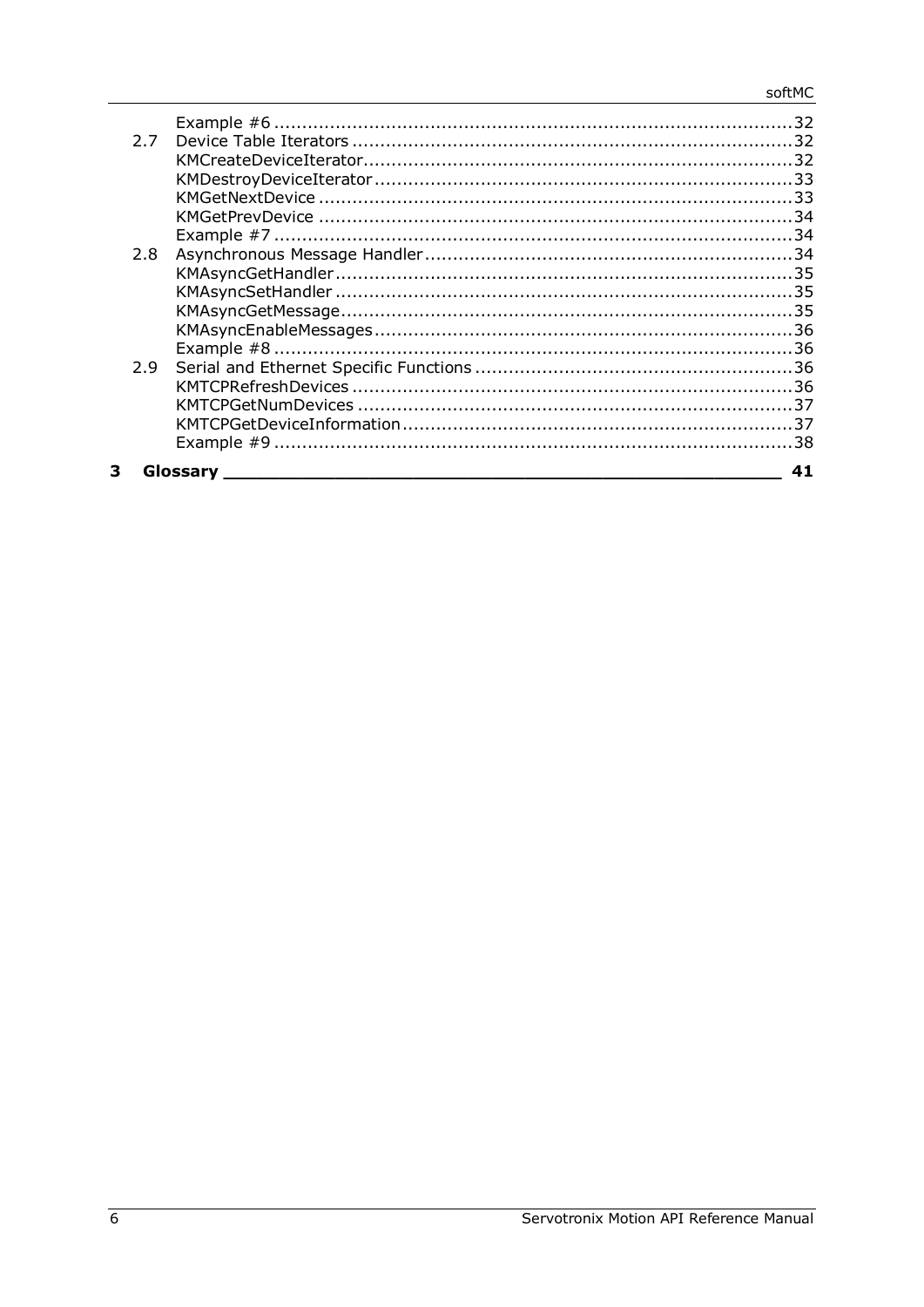# <span id="page-6-0"></span>**1 Introduction**

# <span id="page-6-1"></span>**1.1 Overview**

The **Servotronix Motion API** (application programming interface) allows you to interface your machine controller with the **softMC** motion controller by providing the means for:

- Sending commands and receiving responses
- Reading and setting drive or controller variables
- Sending and retrieving files
- Error handling

The API provides a library of functions that allow you to describe your system in terms of devices (axes, groups, controllers) and then communicate with these devices individually.

**Note**: The term "SERCOS" appears in some function names due to legacy support. These functions can be applied to all types of axes, such as CAN or EtherCAT.

The Servotronix Motion API is available for Windows XP/Windows 7, and is compatible with a wide variety of 32/64-bit programming tools, including Microsoft Visual Basic and Microsoft Visual C++. The API is provided as a Windows DLL which makes it accessible from most Windows programming languages.

The API is installed as part of the **ControlStudio** installation.

# <span id="page-6-2"></span>**1.2 Initialization**

The first step in using the API is to call the initialization function KMInitialize. This ensures that the information which the API maintains internally about your application is correct. No other API calls should be made before the API is initialized.

# <span id="page-6-3"></span>**1.3 Device Table**

Central to the API is the device table, a database that is managed by the API. The device table is populated with devices by the programmer, and enables the execution of commands on any device in the device table. Most communication techniques are built-in to the API, allowing you to focus on high level programming instead of communication protocols.

After initializing the API, the next task is to describe your system to the API. A typical system contains a softMC motion controller with several connected **CDHD** servo drives. This process involves describing and adding the devices you want to control to the API library device table.

The API has a set of functions that allow you to add devices to the API device table. Each of the KMCreate functions returns a handle to the newly created device. Handles allow the API to know which device you are referring to.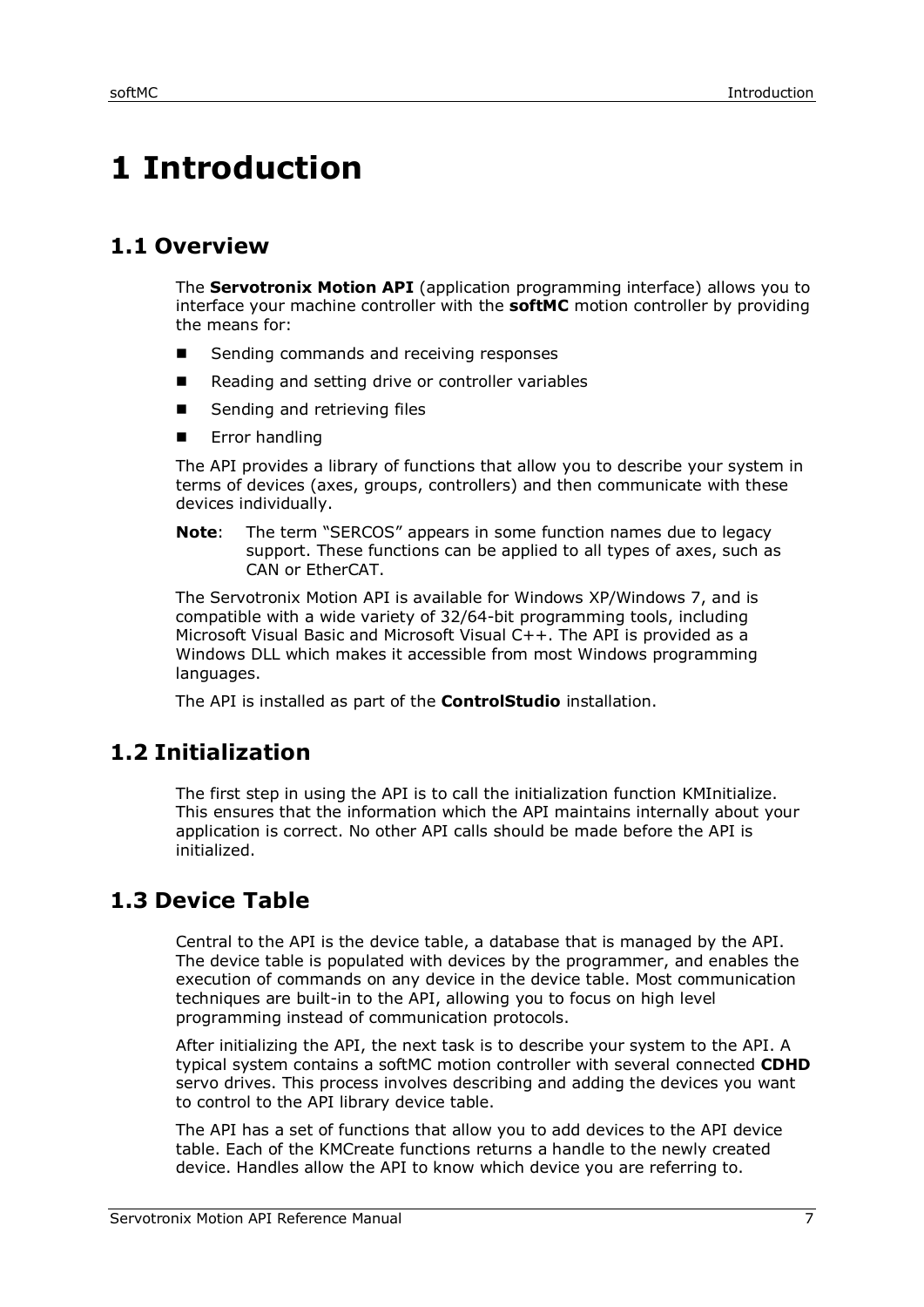The device table access functions can be used to retrieve a handle to a device or information about a particular device. For example, the function KMGetAxisController returns a handle to the controller for an associated axis.

**Note**: The handle returned by KMCreateSercosAxis is a handle to an axis. An axis encompasses data on the controller. This will be important when you begin accessing data via the axis handle because you must select whether you are accessing the drive or the controller.

Other functions perform actions such as retrieval of the name, ID, product type, communication type of a device.

To iterate through the device table, a device table iterator needs to be created using the KMCreateDeviceIterator. An iterator can be created to display all the controllers, axes, or groups or any combination of the three. Once created, the functions KMGetNextDevice and KMGetPrevDevice may be called to move to the next or previous device on the iterator list.

To remove devices from the device table use the function KMDestroyDevice.

Device tables can be saved and loaded via the functions KMWriteDeviceFile and KMReadDeviceFile.

# <span id="page-7-0"></span>**1.4 Accessing Devices**

The API provides two mechanisms for communicating with devices: command execution and variable access.

#### <span id="page-7-1"></span>**Command Execution**

Command execution is handled through two functions, KMExecuteCmd and KMExecuteCmdResponse.

Each of these functions takes a handle to the device on which the command should be executed and a string buffer containing the command to be executed. KMExecuteCmdResponse also takes a user buffer for the response to the command and an indication of the length of the user buffer.

#### <span id="page-7-2"></span>**Variable Access**

Variable access functions include functions to get and set variables for each type (long, double, string), as well as functions to access the two components of an axis (drive and controller).

The distinction between the different types of variables is for user convenience. You can access variables that are of type string on the softMC with the function KMVariableControllerGetStringValue.

#### <span id="page-7-3"></span>**1.5 Error Messages**

Most of the API functions return a code that indicates the status of the action requested by the programmer. Full text descriptions of the error are often associated with the error and can be accessed via API calls.

Most of the API functions return an error code. Successful API functions return KM\_ERR\_OK. Errors originate in the device itself or the API. When the message originates within the API, an error number is returned that can be compared against the list of errors in the API header files  $(C/C++)$  or the global files (Visual Basic).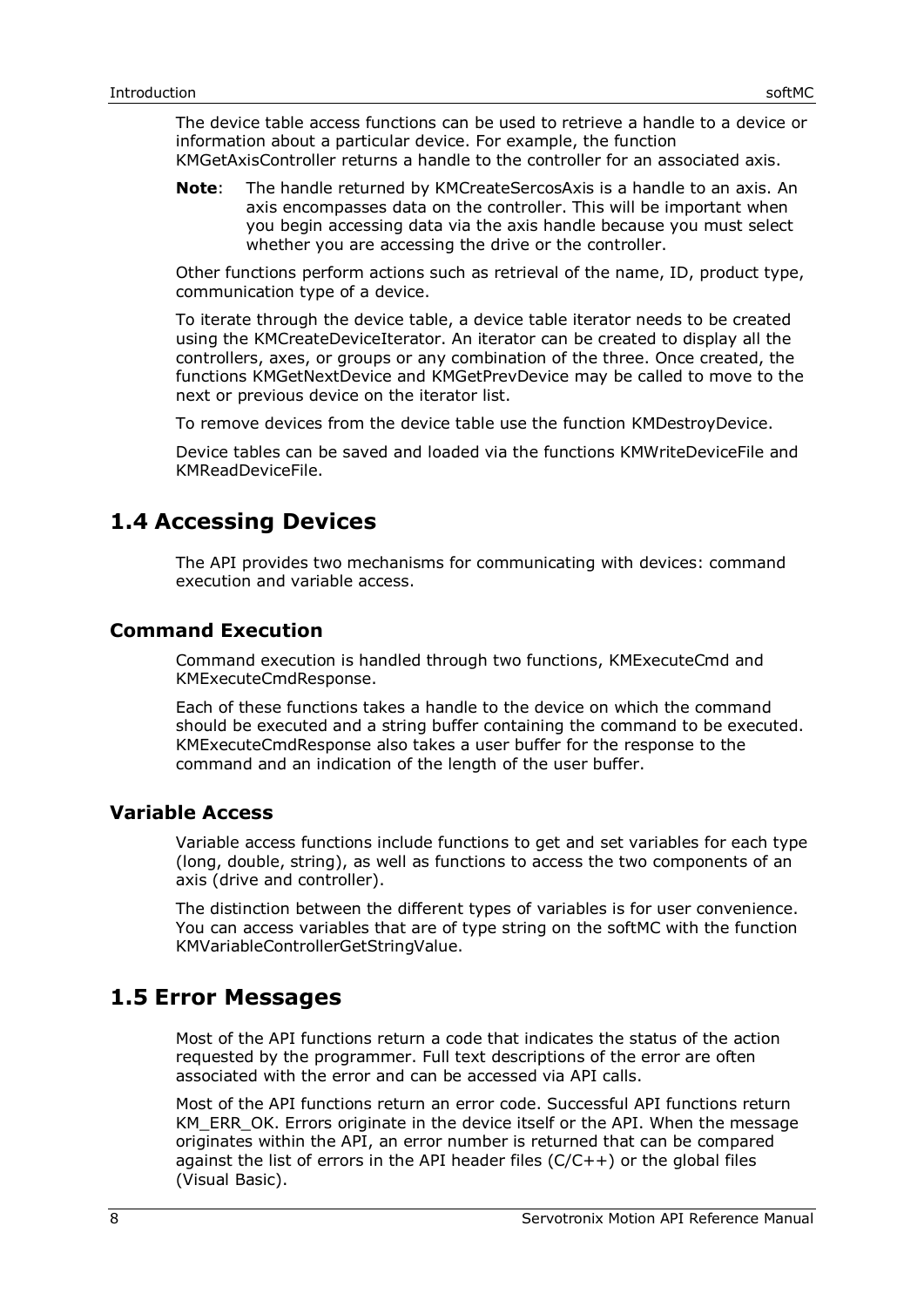In addition, the API also assigns a text message to the error that can be retrieved by calling KMErrorGetMessage. When the error originates in the device (drive or controller) the API parses the message and stores the relevant information, including the error message and the error number, as given by the device. This information can be retrieved for the last error via KMErrorGetDeviceMessage similar to the Win32 API GetLastError function. Finally, the text of the error message, as originally sent by the device, can be retrieved via KMErrorGetOriginalDeviceMessage.

#### <span id="page-8-0"></span>**Error Codes**

The following table lists the error codes that can be returned by the API.

| <b>Error Code</b>           | Value (hex)       |
|-----------------------------|-------------------|
| KM_ERR_OK                   | H00000000         |
| KM_ERR_BAD                  | <b>HFFFFFFFFF</b> |
| KM_ERR_BAD_CRC              | H00800001         |
| KM_ERR_TIME_OUT             | H00800002         |
| KM ERR BAD DEVICE ID        | H00800003         |
| KM ERR DEVICE NOT INSTALLED | H00800004         |
| KM_ERR_LOCK_FAILED          | H00800005         |
| KM ERR NO DATA              | H00800006         |
| KM_ERR_BUFFER_TOO_SMALL     | H00800007         |
| KM ERR ASYNC                | H00800008         |
| KM_ERR_FAIL_SEND_MSG        | H00800009         |
| KM ERR FAIL ACK NAK         | H0080000A         |
| KM_ERR_FAIL_ACCEPT          | H0080000B         |
| KM_ERR_FAIL_PROTOCOL        | H0080000C         |
| KM ERR FAIL RESPOND         | H0080000D         |
| KM_ERR_UNKNOWN_MESSAGE      | H0080000E         |
| KM_ERR_MEM_LOCK             | H0080000F         |
| KM_ERR_FAIL_CREATE_FILE     | H00800010         |
| KM_ERR_FAIL_OPEN_FILE       | H00800011         |
| KM_ERR_FAIL_FIND_FILE       | H00800012         |
| KM ERR UNEXPECTED EOF       | H00800013         |
| KM_ERR_NO_CONTEXT           | H00800014         |
| KM_ERR_MEM_ALLOC            | H00800015         |
| KM_ERR_INVALID_PRODUCT      | H00800016         |
| KM_ERR_SYSTEM               | H00800017         |
| KM ERR FAIL FIND NAME       | H00800018         |
| KM ERR INVALID TYPE         | H00800019         |
| KM_ERR_NO_DEFAULT           | H0080001A         |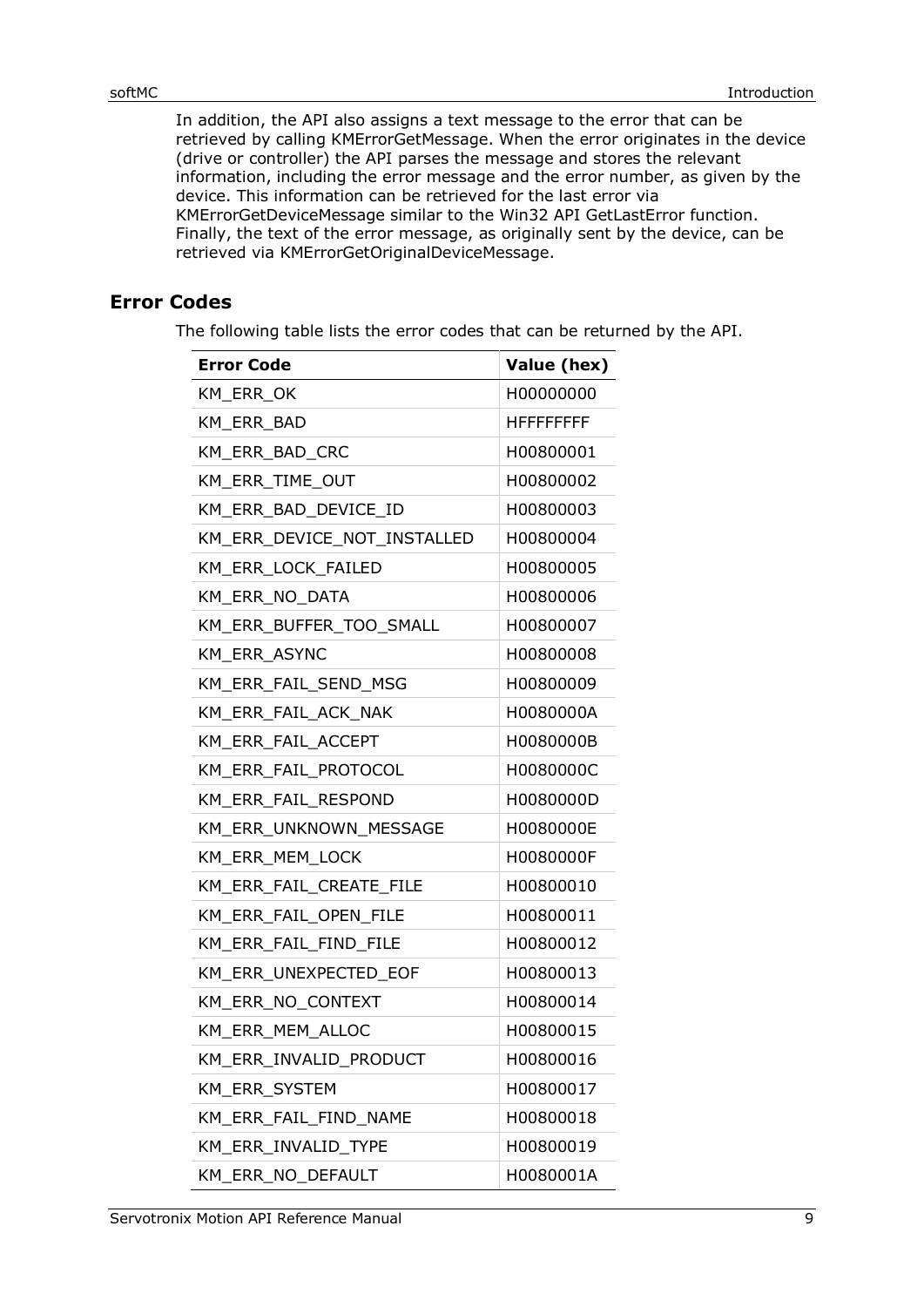| softMC |  |
|--------|--|

| <b>Error Code</b>                       | Value (hex) |
|-----------------------------------------|-------------|
| KM_ERR_NO_MAX_MIN                       | H0080001B   |
| KM_ERR_BAD_IRQ_NUMBER                   | H0080001C   |
| KM_ERR_INVALID_FORMAT                   | H0080001D   |
| KM_ERR_NOT_IMPLEMENTED                  | H0080001E   |
| KM ERR FAIL FIND MSG                    | H0080001F   |
| KM_ERR_NOT_DEVICE                       | H00800020   |
| KM ERR FAILED OPEN DEVICE               | H00800021   |
| KM_ERR_INVALID_VALUE                    | H00800022   |
| KM ERR INVALID DEVICE CONTEXT H00800023 |             |
| KM_ERR_GROUP_MAX_EXCEEDED               | H00800024   |
| KM ERR AXIS ALREADY IN GROUP            | H00800025   |
| KM_ERR_FAIL_FIND_DEVICE                 | H00800026   |
| KM_ERR_FAIL_WRITE_FILE                  | H00800027   |
| KM ERR FAIL READ FILE                   | H00800028   |
| KM_ERR_CONFIG_ALREADY_EXISTS            | H00800029   |
| KM ERR DEVICE ALREADY EXISTS            | H0080002A   |
| KM_ERR_FAIL_PRODUCT_DLL                 | H0080002B   |
| KM ERR WINDOWS API                      | H0080002C   |
| KM_ERR_VARIABLE_NOT_FOUND               | H0080002D   |
| KM ERR SERIAL FRAMING                   | H0080002E   |
| KM ERR FAILED CLOSE DEVICE              | H0080002F   |
| KM_ERR_FAIL_PRODUCT_DLL                 | H00800030   |
| KM ERR SYNTAX ERROR                     | H00800100   |
| KM_ERR_SSMC_ERROR                       | H00030027   |
| KM ERR SERVOSTAR ERROR                  | H00010027   |
| KM ERR SSMC DRIVER ERROR                | H00040027   |

# <span id="page-9-0"></span>**1.6 Termination (Cleanup)**

The last call to the API before your application exits should be a call to KMTerminate. This function ensures the API handles the cleanup of the internal information it maintains about your application.

# <span id="page-9-1"></span>**1.7 Sending/Retrieving Files**

For the sending and retrieval of files, the API provides the functions KMPutFile and KMGetFile. In addition to the device handle parameter, the path of the file and the actual command must be sent when calling either of these functions.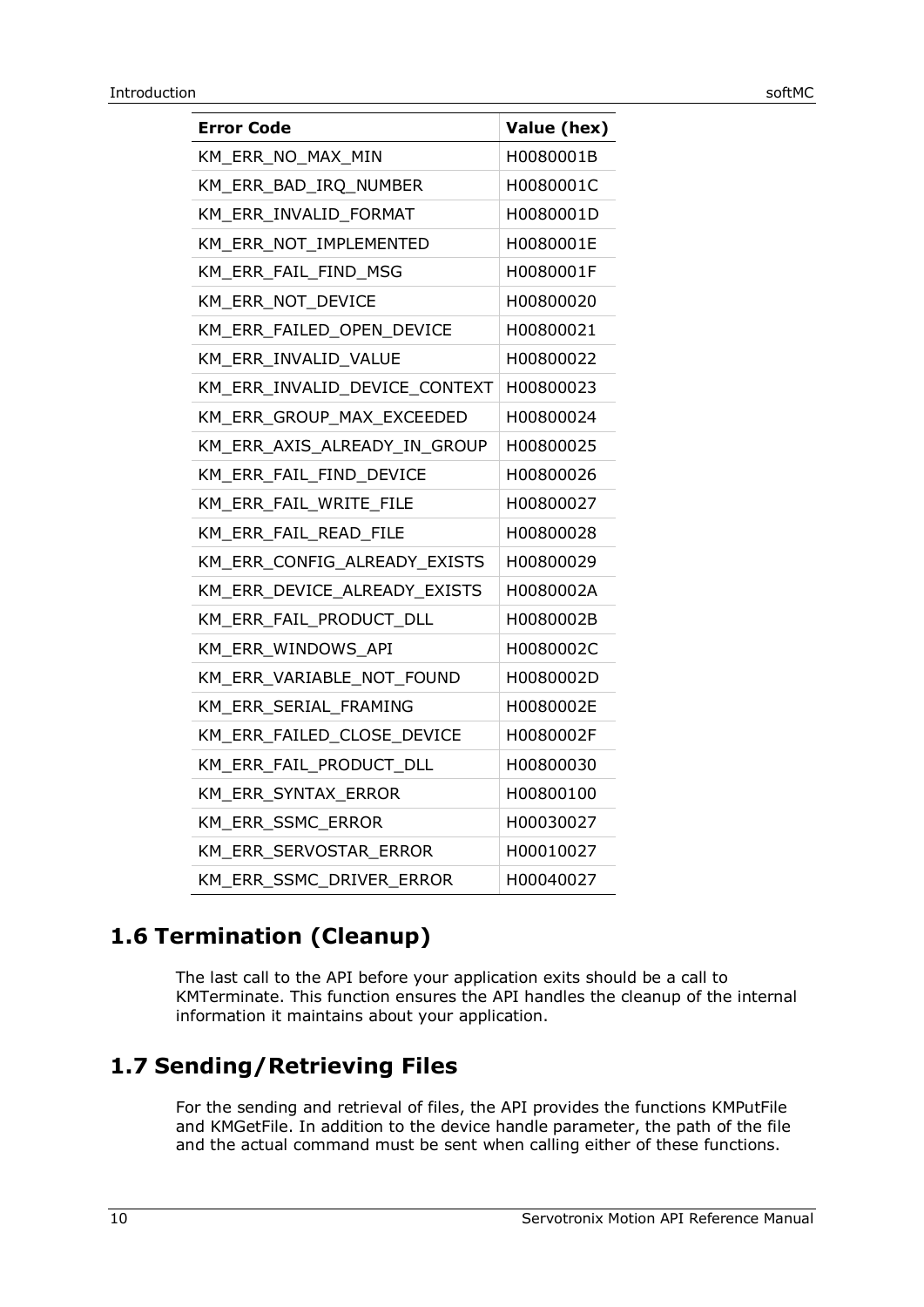# <span id="page-10-0"></span>**1.8 Advanced Asynchronous Message Handling**

Controller-generated messages not related to a specific command are called asynchronous messages. Examples of asynchronous messages are over-speed warnings, servo drive faults such as limit switch closures, and runtime error messages from softMC tasks. When these messages are received, the API converts them into Windows messages (events) which the programmer can request to be delivered to their application.

By default, the API displays each asynchronous message in a modal dialog box (via the Win32 MessageBox function). If you want to handle these messages differently, the function KMAsyncSetHandler allows a window to be registered as the destination for these messages. KMAsyncGetHandler can be used to save the previous error handler to allow you to restore it on demand.

Like all Windows messages, WM\_KM\_ASYNC has two parameters, wParam and lParam. lParam contains a handle to the buffer that contains the asynchronous message as received by the API. You can use KMAsyncGetMessage to get the asynchronous message from the API.

Asynchronous messages are "posted" (PostMessage) by the API (as opposed to being "sent").

Asynchronous messages are sent to all applications that have called KMInitialize.

### <span id="page-10-1"></span>**1.9 Programming with Visual Basic**

The API is a set of DLLs. When DLLs return strings to Visual Basic they frequently appear to be corrupted, especially if there was data in the string before it was passed to the DLL function. This is due to the difference in the method of storing strings used VB and the method the DLLs use called "zeroterminated strings". Zero-terminate strings are commonly used in C/C++ programming. The end of the string is designated by CHR\$(0). To clean up a string that has been returned by a DLL, you need to scan the string for CHR\$(0) and then trim the characters to the right. Another approach to the problem is to make sure the string is clear before passing it to a DLL. This can be accomplished by assigning it to vbNullString prior to calling the DLL function.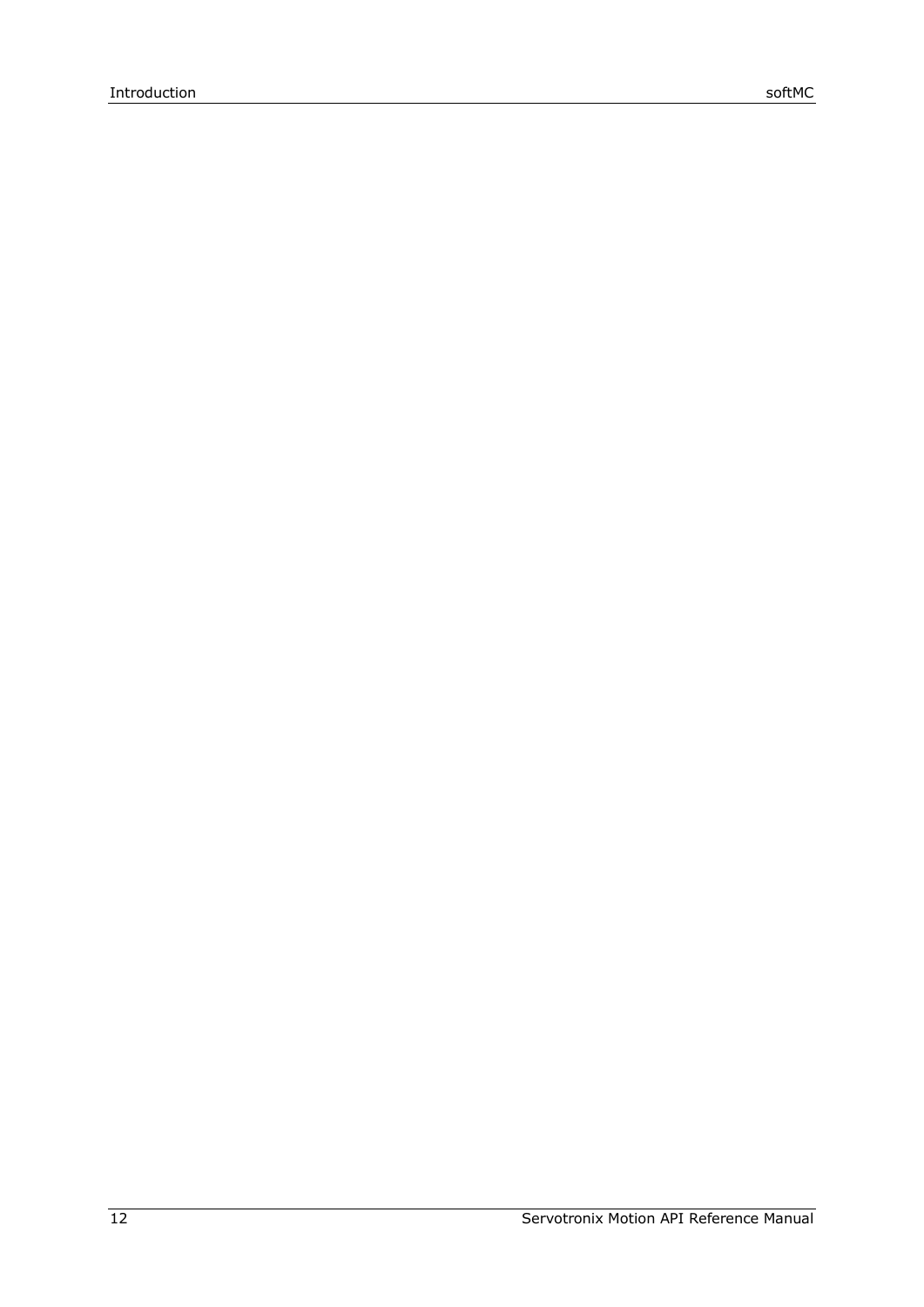# <span id="page-12-0"></span>**2 Functions**

**Note**: The complete list of the **Return Values** that can be returned by the API appears in the *[Error Codes](#page-8-0)* table.

# <span id="page-12-1"></span>**2.1.1 API Initialization**

#### <span id="page-12-2"></span>**KMInitialize**

Prepares the API for use.

| $C/C++$                                                                                                  | KMErrorCode KMInitialize (void)                                             |  |
|----------------------------------------------------------------------------------------------------------|-----------------------------------------------------------------------------|--|
| <b>Visual Basic</b>                                                                                      | KMInitialize() As Long                                                      |  |
| <b>Return Value</b>                                                                                      | KM_ERR_OK if API is successfully initialized                                |  |
|                                                                                                          | KM_ERR_WINDOWS_API if the asynchronous message<br>window cannot be created. |  |
|                                                                                                          | KM ERR MEM_LOCK if the application context was not<br>successfully created. |  |
| <b>Remarks</b><br>The KMInitialize function must be called before any other API<br>functions are called. |                                                                             |  |
| <b>See Also</b>                                                                                          | KMTerminate                                                                 |  |
| <b>Example</b>                                                                                           | Example $#1$                                                                |  |

### <span id="page-12-3"></span>**KMTerminate**

Performs API cleanup required for proper application termination.

| $C/C++$             | KMErrorCode KMTerminate (void)                                                                       |  |
|---------------------|------------------------------------------------------------------------------------------------------|--|
| <b>Visual Basic</b> | KMTerminate() As Long                                                                                |  |
| <b>Return Value</b> | KM_ERR_OK if API is successfully terminated.                                                         |  |
|                     | KM_ERR_MEM_LOCK if the application context cannot be<br>locked or removed.                           |  |
|                     | KM_ERR_NO_CONTEXT if the application context cannot be<br>found in the application context registry. |  |
| <b>Remarks</b>      | The KMTerminate function must be called before the<br>application using the API terminates.          |  |
|                     | KMTerminate can be called at any time in order to flush the<br>present device table.                 |  |
| <b>See Also</b>     | KMInitialize                                                                                         |  |
| <b>Example</b>      | Example $#1$                                                                                         |  |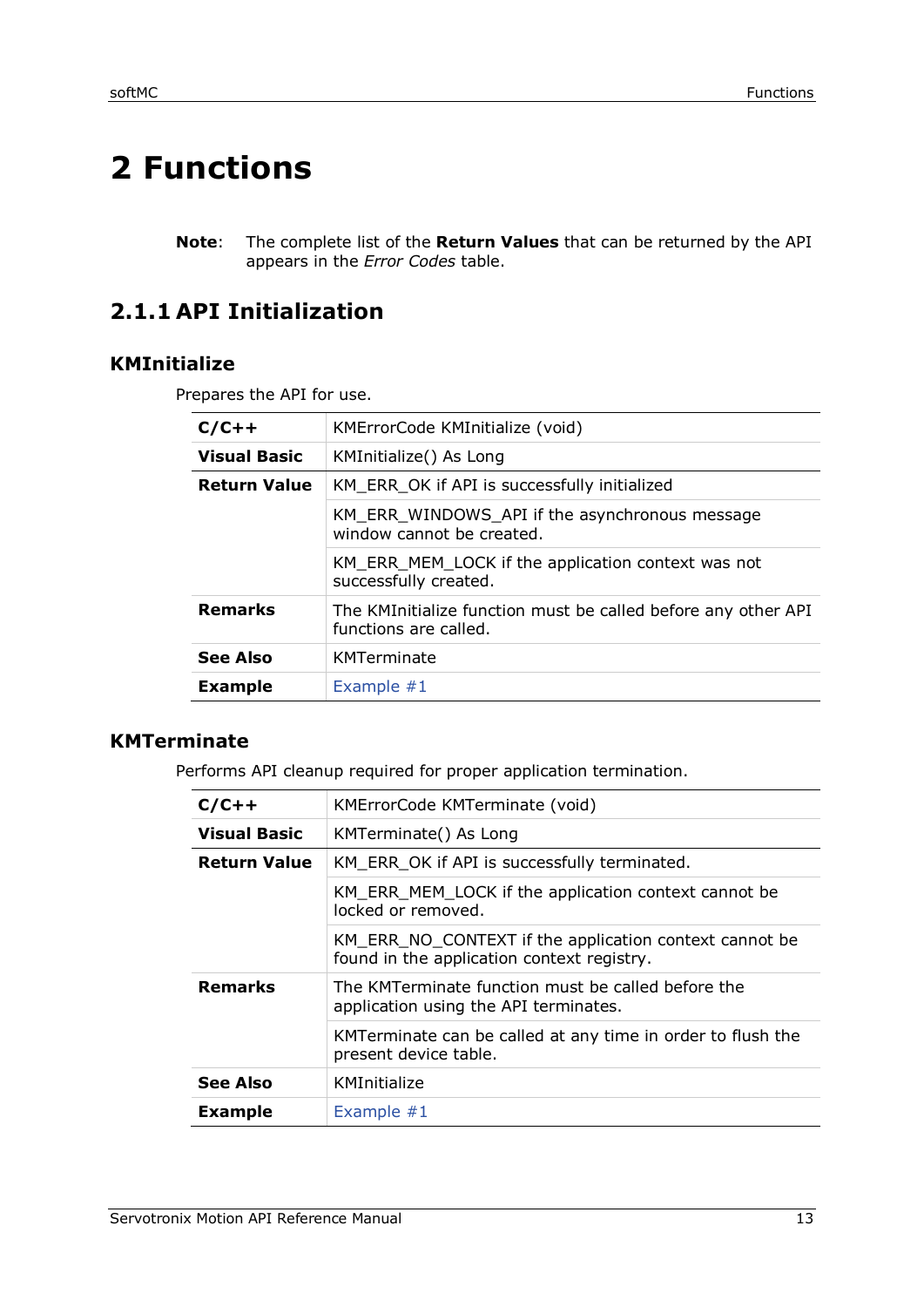# <span id="page-13-0"></span>**2.2 Device Management**

The product type, product class, and communication type constants, specified in the tables below, are applicable to the functions KMCreateController and KMCreateSERCOSAxis.

#### **Product Type**

The following constant is a valid product type:

| <b>Constant</b> | <b>Value</b> |
|-----------------|--------------|
| PROD SSMC       |              |

#### **Product Class**

The following constants are valid product classes:

| Constant                | Value |
|-------------------------|-------|
| <b>CLASS NONE</b>       | ი     |
| CLASS AXIS              | 1     |
| <b>CLASS GROUP</b>      | 2     |
| <b>CLASS_CONTROLLER</b> | 3     |

#### **Communication Type**

The following constants are valid communication types:

| <b>Constant</b>             | <b>Value</b> | <b>Remarks</b>                                       |
|-----------------------------|--------------|------------------------------------------------------|
| COMM NONE                   | 0            |                                                      |
| COMM TCPIP or COMM ETHERNET | 5            | Connect to IP address,<br>with network scan          |
| COMM TCPIP DEDICATED        |              | Connect to fixed IP address,<br>without network scan |

#### <span id="page-13-1"></span>**KMCreateController**

Creates a device table entry for a controller.

| $C/C++$             | KMDevice KMCreateController(KMProductType<br>controllerProduct, LPSTR controllerName, KMCommType<br>controllerCommType, short controllerID, LPSTR<br>commOptions)                         |
|---------------------|-------------------------------------------------------------------------------------------------------------------------------------------------------------------------------------------|
| <b>Visual Basic</b> | KMCreateController (ByVal controllerProduct As Integer,<br>ByVal controllerName\$, ByVal controllerCommType As<br>Integer, ByVal controllerID As Integer, ByVal<br>commOptions\$) As Long |
|                     | controllerProduct   Type of controller to create.                                                                                                                                         |
| controllerName      | String name for the controller.                                                                                                                                                           |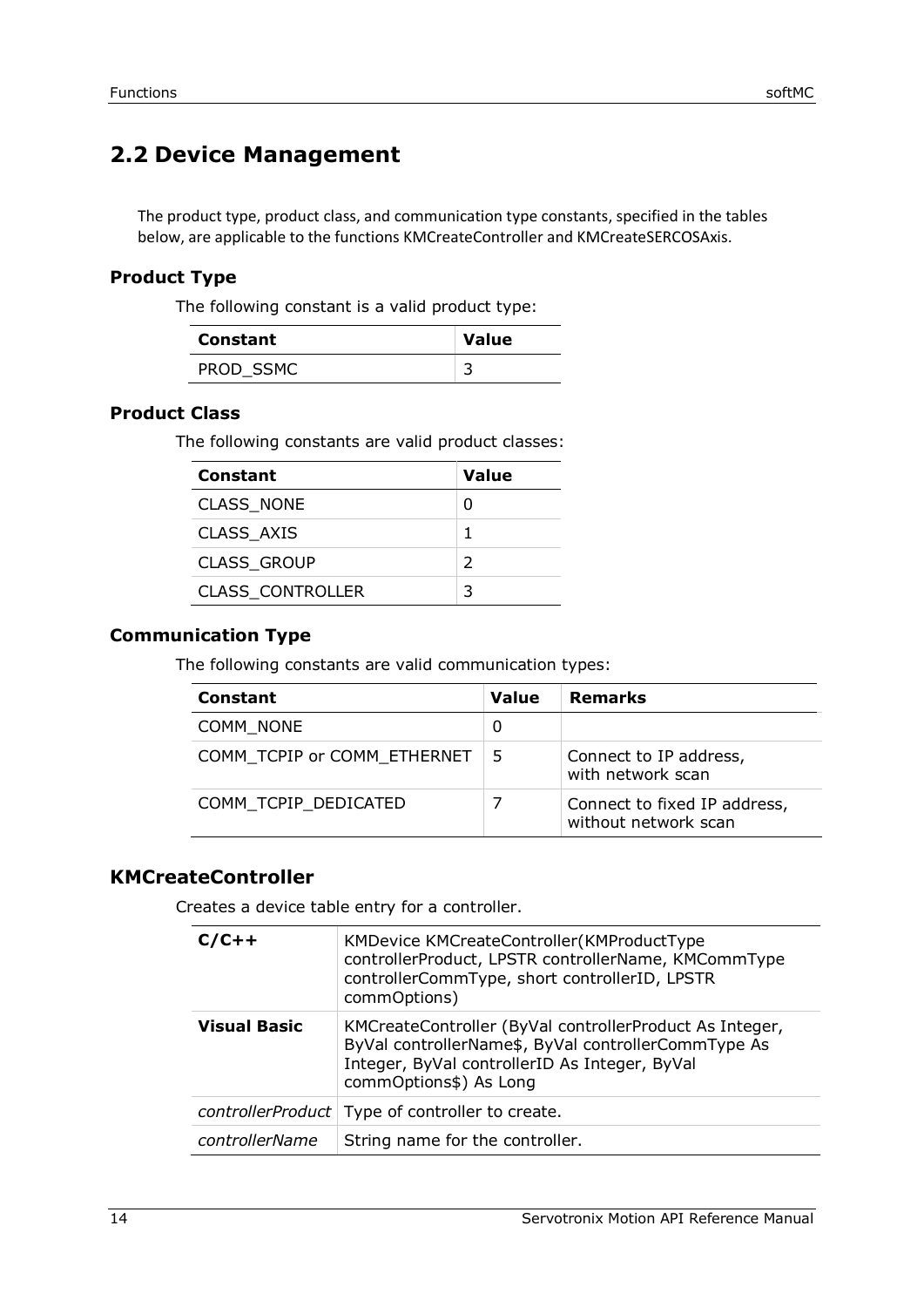| controllerComm<br>Type | How the API communicates with the controller.                                                                                                                                                                                                                                                                                                                                       |
|------------------------|-------------------------------------------------------------------------------------------------------------------------------------------------------------------------------------------------------------------------------------------------------------------------------------------------------------------------------------------------------------------------------------|
| controllerID           | The controller's address.                                                                                                                                                                                                                                                                                                                                                           |
| commOptions            | IP address and optional port, Controller name or a Serial<br>Number                                                                                                                                                                                                                                                                                                                 |
| <b>Return Value</b>    | A handle referring to the controller.                                                                                                                                                                                                                                                                                                                                               |
| <b>Remarks</b>         | See product type description for controllerProduct.                                                                                                                                                                                                                                                                                                                                 |
|                        | controllerName is provided for user convenience and is not<br>used internally by the API.                                                                                                                                                                                                                                                                                           |
|                        | See communication type description for<br>controllerCommType.                                                                                                                                                                                                                                                                                                                       |
|                        | commOptions is a general parameter that is intended for<br>many uses. Presently, only connections of type<br>COMM_TCPIP use this parameter. If COMM_TCPIP is<br>selected then the commOptions parameter allows you to<br>specify what controller to connect to by IP address,<br>controller name, serial number or DIP switch setting. The<br>format for commOptions is as follows: |
|                        | "IP: xx.xx.xx.xx" where xx.xx.xx.xx is an IP address<br>■<br>(e.g. "192.10.34.6").                                                                                                                                                                                                                                                                                                  |
|                        | $\blacksquare$ "NM: yyyyy" where yyyyy is a name assigned by the<br>user to the Sys. Name property of the controller.                                                                                                                                                                                                                                                               |
|                        | "SN: XXXXX-XXX" where XXXXX-XXX is the serial<br>▬<br>number assigned to the controller at the factory and<br>printed on the model number label.                                                                                                                                                                                                                                    |
|                        | When connecting via serial the IP address should is always<br>be specified as 91.0.0.2.                                                                                                                                                                                                                                                                                             |
|                        | If commOptions is not used, the parameter should be an<br>empty string ("").                                                                                                                                                                                                                                                                                                        |
|                        | KMCreateController allocates memory on behalf of the user.<br>This memory must be freed before program termination via<br>KMDestroyDevice.                                                                                                                                                                                                                                          |
|                        | The range for controllerDevice is 1 - 9.                                                                                                                                                                                                                                                                                                                                            |
| <b>See Also</b>        | <b>KMCreateSercosAxis</b><br>KMDestroyDevice                                                                                                                                                                                                                                                                                                                                        |
| <b>Example</b>         | Example #1                                                                                                                                                                                                                                                                                                                                                                          |

# <span id="page-14-0"></span>**KMCreateSercosAxis**

Create a device table entry for an axis and attach it to a controller.

| $C/C++$             | KMDevice KMCreateSercosAxis(KMProductType<br>axisProduct, LPSTR axisName, KMDevice controllerDevice)          |
|---------------------|---------------------------------------------------------------------------------------------------------------|
| <b>Visual Basic</b> | KMCreateSercosAxis(ByVal axisProduct As Integer, ByVal<br>axisName\$, ByVal controllerDevice As Long) As Long |
| axisProduct         | Type of axis to create                                                                                        |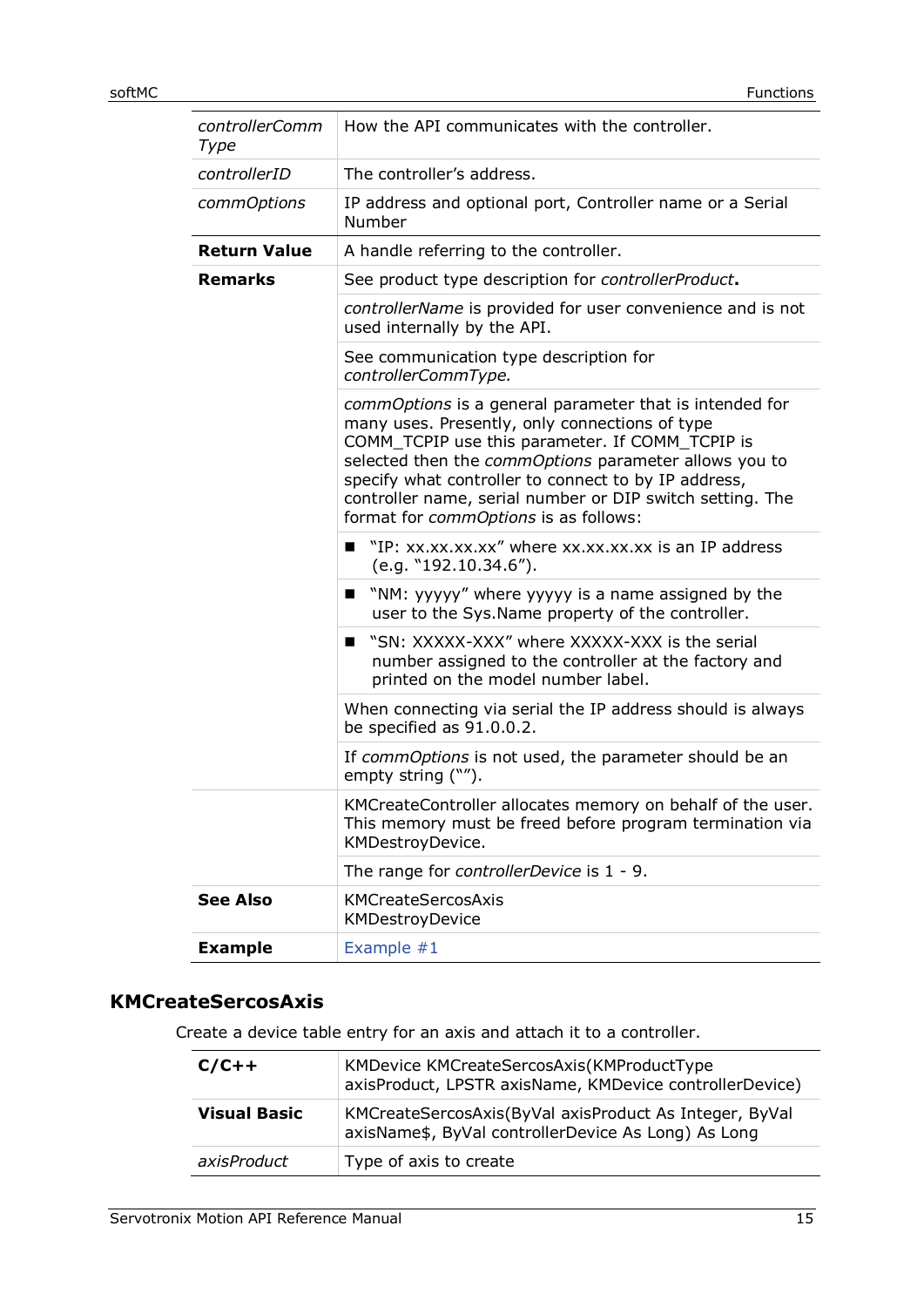| axisName            | String name for the axis                                                                                                                   |
|---------------------|--------------------------------------------------------------------------------------------------------------------------------------------|
| controllerDevice    | Handle of the controller the axis is attached to                                                                                           |
| <b>Return Value</b> | A handle referring to the axis.                                                                                                            |
| Remarks             | KMCreateSercosAxis allocates memory on behalf of the<br>user. This memory must be freed before program<br>termination via KMDestroyDevice. |
|                     | Refer to tables above: Product Types, Product Classes,<br><b>Communication Types</b>                                                       |
|                     | See product type description for <i>axisProduct</i> .                                                                                      |
|                     | The API uses <i>axisName</i> to access variables on the axis,<br>therefore it must match the name as it is set within the<br>controller.   |
|                     | <i>controllerDevice</i> is the handle of the controller the axis is<br>physically connected to.                                            |
| <b>See Also</b>     | <b>KMCreateController</b><br><b>KMDestroyDevice</b>                                                                                        |
| <b>Example</b>      | Example $#1$                                                                                                                               |

# <span id="page-15-0"></span>**KMDestroyDevice**

Free memory that was allocated by the API for the device.

| $C/C++$             | KMErrorCode KMDestroyDevice(KMDevice device)                          |
|---------------------|-----------------------------------------------------------------------|
| <b>Visual Basic</b> | KMDestroyDevice(ByVal device As Long) As Long                         |
| device              | Handle for the device to be destroyed.                                |
| <b>Return Value</b> | KM_ERR_OK if command is successfully transmitted.                     |
| <b>Remarks</b>      | The device handle will not be valid after calling<br>KMDestroyDevice. |
| <b>See Also</b>     | <b>KMCreateController</b><br>KMCreateSercosAxis                       |
| <b>Example</b>      | Example $#1$                                                          |

# <span id="page-15-1"></span>**2.3 Device Access**

#### <span id="page-15-2"></span>**KMExecuteCmd**

Sends a command to a device.

| $C/C++$             | KMErrorCode KMExecuteCmd(KMDevice device, LPSTR<br>cmdStr)    |
|---------------------|---------------------------------------------------------------|
| <b>Visual Basic</b> | KMExecuteCmd(ByVal device As Long, ByVal cmdStr\$) As<br>Long |
| device              | Handle for the device the command is being sent to.           |
| cmdStr              | The command to send.                                          |
| <b>Return Value</b> | KM_ERR_OK if command is successfully transmitted.             |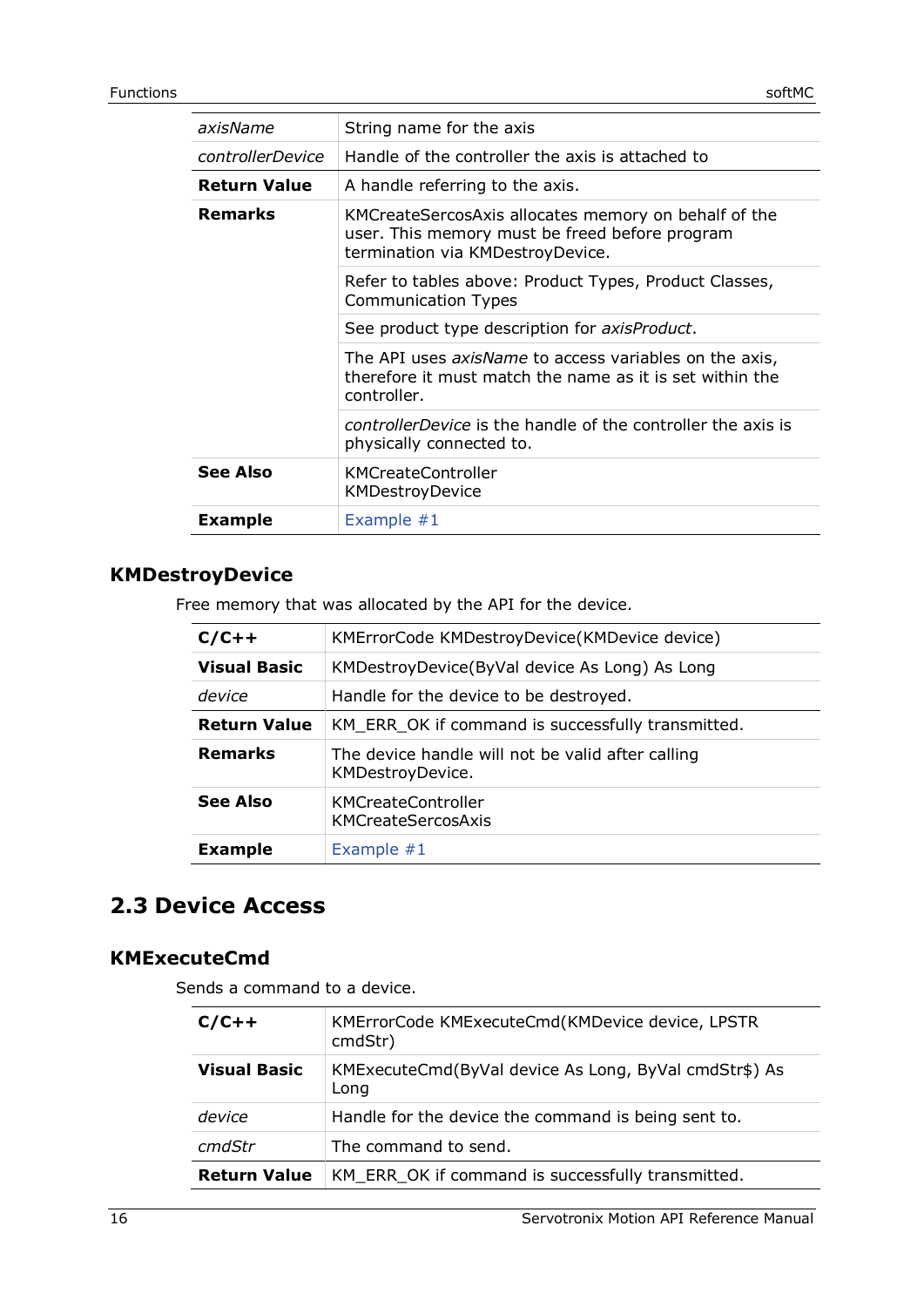| <b>Remarks</b>  | Sends the command cmdStr unmodified to the device<br>specified by device. Should be used with commands that do<br>not have responses. |
|-----------------|---------------------------------------------------------------------------------------------------------------------------------------|
| <b>See Also</b> | <b>KMExecuteCmdResponse</b><br><b>KMErrorGetMessage</b><br>KMErrorGetDeviceMessage                                                    |
| <b>Example</b>  | Example $#1$                                                                                                                          |

#### <span id="page-16-0"></span>**KMExecuteCmdResponse**

Sends a command to a device and waits for a response.

| $C/C++$             | KMErrorCode KMExecuteCmdResponse(KMDevice device,<br>LPSTR cmdStr, LPSTR outStr, DWORD outSize)                                       |
|---------------------|---------------------------------------------------------------------------------------------------------------------------------------|
| <b>Visual Basic</b> | KMExecuteCmdResponse(ByVal device As Long, ByVal<br>cmdStr\$, ByVal outStr\$, ByVal outSize As Long) As Long                          |
| device              | Handle for the device the command is being sent to.                                                                                   |
| cmdStr              | The command to send.                                                                                                                  |
| outStr              | A buffer for the response.                                                                                                            |
| outSize             | Size of the outStr buffer.                                                                                                            |
| <b>Return Value</b> | KM_ERR_OK if command is successfully transmitted                                                                                      |
| <b>Remarks</b>      | Sends the command <i>cmdStr</i> unmodified to the device<br>specified by device. Should be used with commands that<br>have responses. |
| <b>See Also</b>     | <b>KMExecuteCmd</b><br><b>KMErrorGetMessage</b><br><b>KMErrorGetDeviceMessage</b>                                                     |
| <b>Example</b>      | Example $#1$                                                                                                                          |

#### <span id="page-16-1"></span>**KMVariableControllerGetLongValue**

Gets the contents of a variable of type long from a controller.

| $C/C++$             | KMErrorCode KMVariableControllerGetLongValue (KMDevice<br>device, LPSTR varName, LPLONG pValue)    |
|---------------------|----------------------------------------------------------------------------------------------------|
| <b>Visual Basic</b> | KMVariableControllerGetLongValue(ByVal device As Long,<br>ByVal varName\$, pValue As Long) As Long |
| device              | Handle for the device that contains the variable.                                                  |
| varName             | Name of the variable.                                                                              |
| pValue              | Pointer to a long integer to receive the value of the device<br>variable.                          |
| <b>Return Value</b> | KM ERR OK on success                                                                               |
| <b>Remarks</b>      | <i>varName</i> is the name of the variable as it is on the device.                                 |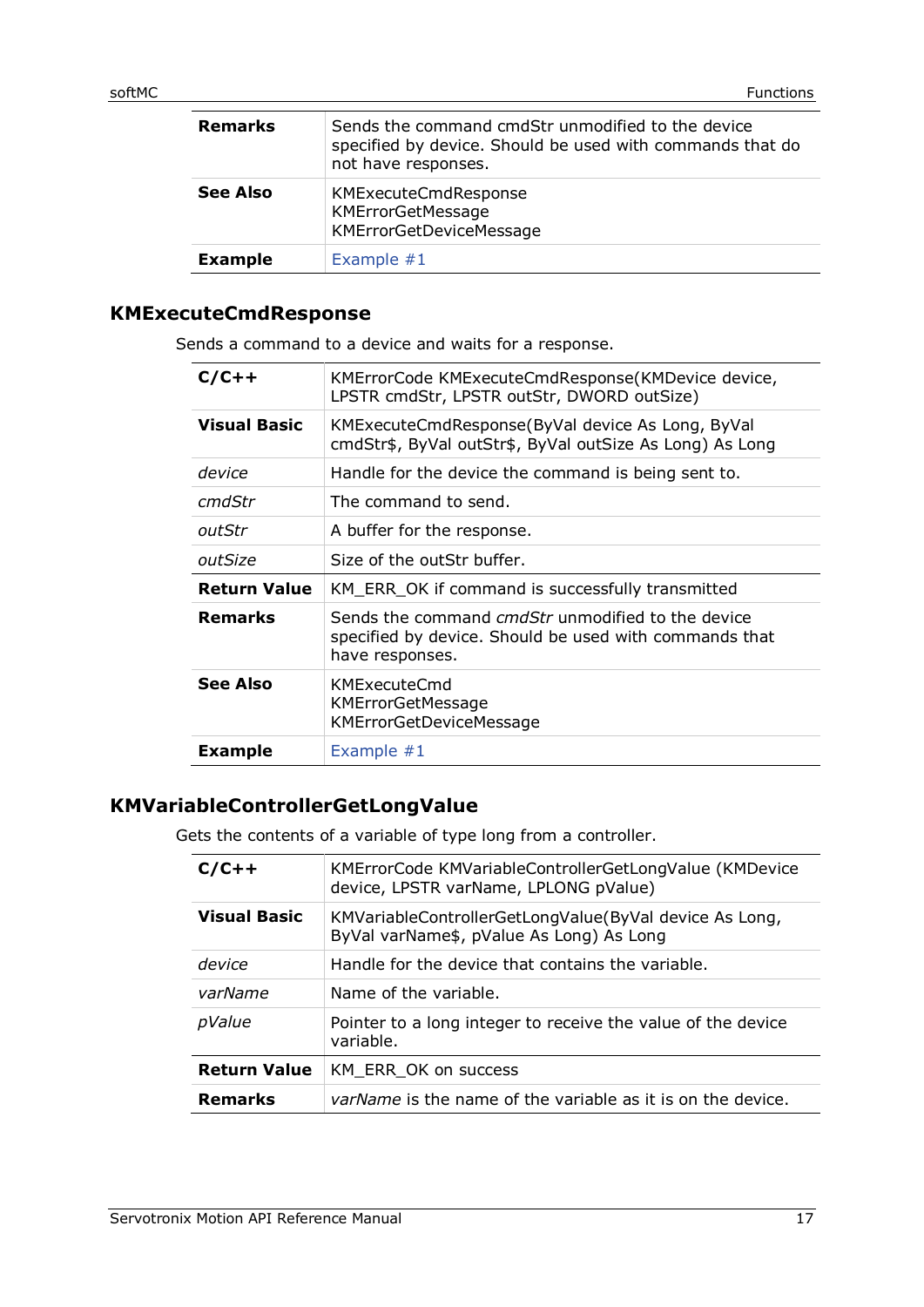| <b>See Also</b> | KMVariableControllerGetDblValue<br>KMVariableControllerGetStringValue<br>KMVariableControllerSetLongValue<br>KMVariableControllerSetDblValue<br>KMVariableControllerSetStringValue |
|-----------------|------------------------------------------------------------------------------------------------------------------------------------------------------------------------------------|
| <b>Example</b>  | Example $#1$                                                                                                                                                                       |

#### <span id="page-17-0"></span>**KMVariableControllerGetDblValue**

Gets the contents of a variable of type double from a controller.

| $C/C++$             | KMErrorCode KMVariableControllerGetDoubleValue<br>(KMDevice device, LPSTR varName, LPDOUBLE pValue)                                                                                 |
|---------------------|-------------------------------------------------------------------------------------------------------------------------------------------------------------------------------------|
| <b>Visual Basic</b> | KMVariableControllerGetDblValue(ByVal device As Long,<br>ByVal varName\$, pValue As Double) As Long                                                                                 |
| device              | Handle for the device that contains the variable.                                                                                                                                   |
| varName             | Name of the variable.                                                                                                                                                               |
| pValue              | Pointer to a double to receive the value of the device<br>variable.                                                                                                                 |
| <b>Return Value</b> | KM ERR OK on success                                                                                                                                                                |
| <b>Remarks</b>      | varName is the name of the variable as it is on the device.                                                                                                                         |
| See Also            | KMVariableControllerGetLongValue<br>KMVariableControllerGetStringValue<br>KMVariableControllerSetLongValue<br>KMVariableControllerSetDblValue<br>KMVariableControllerSetStringValue |
| <b>Example</b>      |                                                                                                                                                                                     |

#### <span id="page-17-1"></span>**KMVariableControllerGetStringValue**

Gets the contents of a variable of type string from a controller.

| $C/C++$             | KMErrorCode KMVariableControllerGetStringValue (KMDevice<br>device, LPSTR varName, LPSTR pValue, long valueLen)                 |
|---------------------|---------------------------------------------------------------------------------------------------------------------------------|
| <b>Visual Basic</b> | KMVariableControllerGetStringValue(ByVal device As Long,<br>ByVal varName\$, ByVal pValue\$, ByVal valueLen As Long) As<br>Long |
| device              | Handle for the device that contains the variable.                                                                               |
| varName             | Name of the variable.                                                                                                           |
| pValue              | Pointer to a character buffer to receive the value of the<br>device variable.                                                   |
| valueLen            | Length of the character buffer pValue.                                                                                          |
| <b>Return Value</b> | KM ERR OK on success                                                                                                            |
| <b>Remarks</b>      | varName is the name of the variable as it is on the device.                                                                     |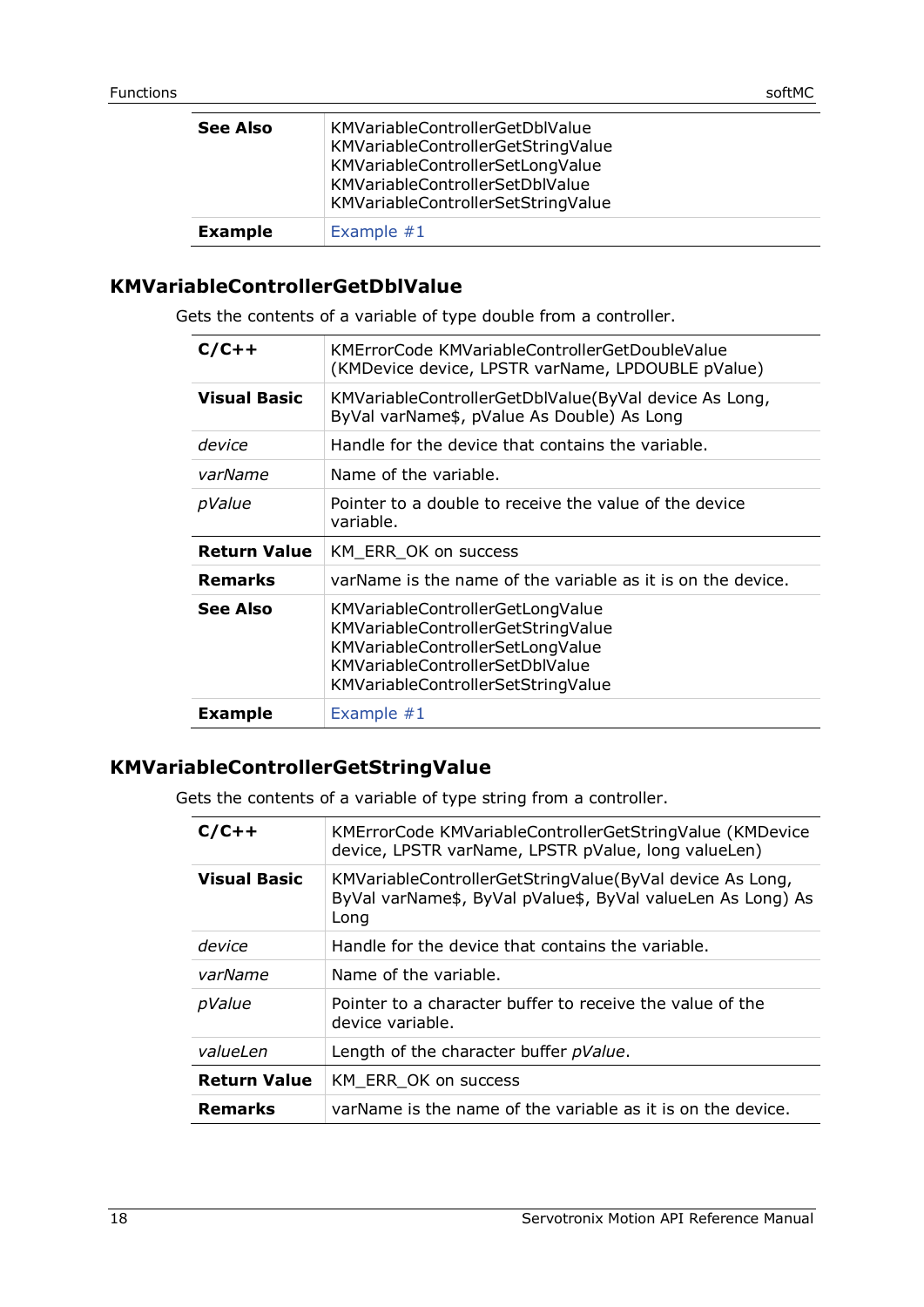| <b>See Also</b> | KMVariableControllerGetLongValue<br>KMVariableControllerGetDblValue<br>KMVariableControllerSetLongValue<br>KMVariableControllerSetDblValue<br>KMVariableControllerSetStringValue |
|-----------------|----------------------------------------------------------------------------------------------------------------------------------------------------------------------------------|
| <b>Example</b>  | Example $#1$                                                                                                                                                                     |

#### <span id="page-18-0"></span>**KMVariableControllerSetLongValue**

Sets the contents of a variable in a controller of type long.

| $C/C++$             | KMErrorCode KMVariableControllerSetLongValue (KMDevice<br>device, LPSTR varName, long value)                                                                                              |
|---------------------|-------------------------------------------------------------------------------------------------------------------------------------------------------------------------------------------|
| <b>Visual Basic</b> | KMVariableControllerSetLongValue(ByVal device As Long,<br>ByVal varName\$, ByVal value As Long) As Long                                                                                   |
| device              | Handle for the device that contains the variable.                                                                                                                                         |
| varName             | Name of the variable.                                                                                                                                                                     |
| value               | Value to set the variable varName to.                                                                                                                                                     |
| <b>Return Value</b> | KM ERR OK on success                                                                                                                                                                      |
| <b>Remarks</b>      | varName is the name of the variable as it is on the device.                                                                                                                               |
| See Also            | KMVariableControllerGetLongValue<br><b>KMVariableControllerGetDblValue</b><br>KMVariableControllerGetStringValue<br>KMVariableControllerSetDblValue<br>KMVariableControllerSetStringValue |
| <b>Example</b>      | Example $#1$                                                                                                                                                                              |

#### <span id="page-18-1"></span>**KMVariableControllerSetDblValue**

Sets the contents of a variable in a controller of type double.

| $C/C++$             | KMErrorCode KMVariableControllerSetDblValue (KMDevice<br>device, LPSTR varName, double value)                                                                                       |
|---------------------|-------------------------------------------------------------------------------------------------------------------------------------------------------------------------------------|
| <b>Visual Basic</b> | KMVariableControllerSetDblValue(ByVal device As Long,<br>ByVal varName\$, ByVal value As Double) As Long                                                                            |
| device              | Handle for the device that contains the variable.                                                                                                                                   |
| varName             | Name of the variable.                                                                                                                                                               |
| value               | Value to set the variable varName to.                                                                                                                                               |
|                     |                                                                                                                                                                                     |
| <b>Return Value</b> | KM_ERR_OK on success                                                                                                                                                                |
| <b>Remarks</b>      | <i>varName</i> is the name of the variable as it is on the device.                                                                                                                  |
| See Also            | KMVariableControllerGetLongValue<br>KMVariableControllerGetDblValue<br>KMVariableControllerGetStringValue<br>KMVariableControllerSetLongValue<br>KMVariableControllerSetStringValue |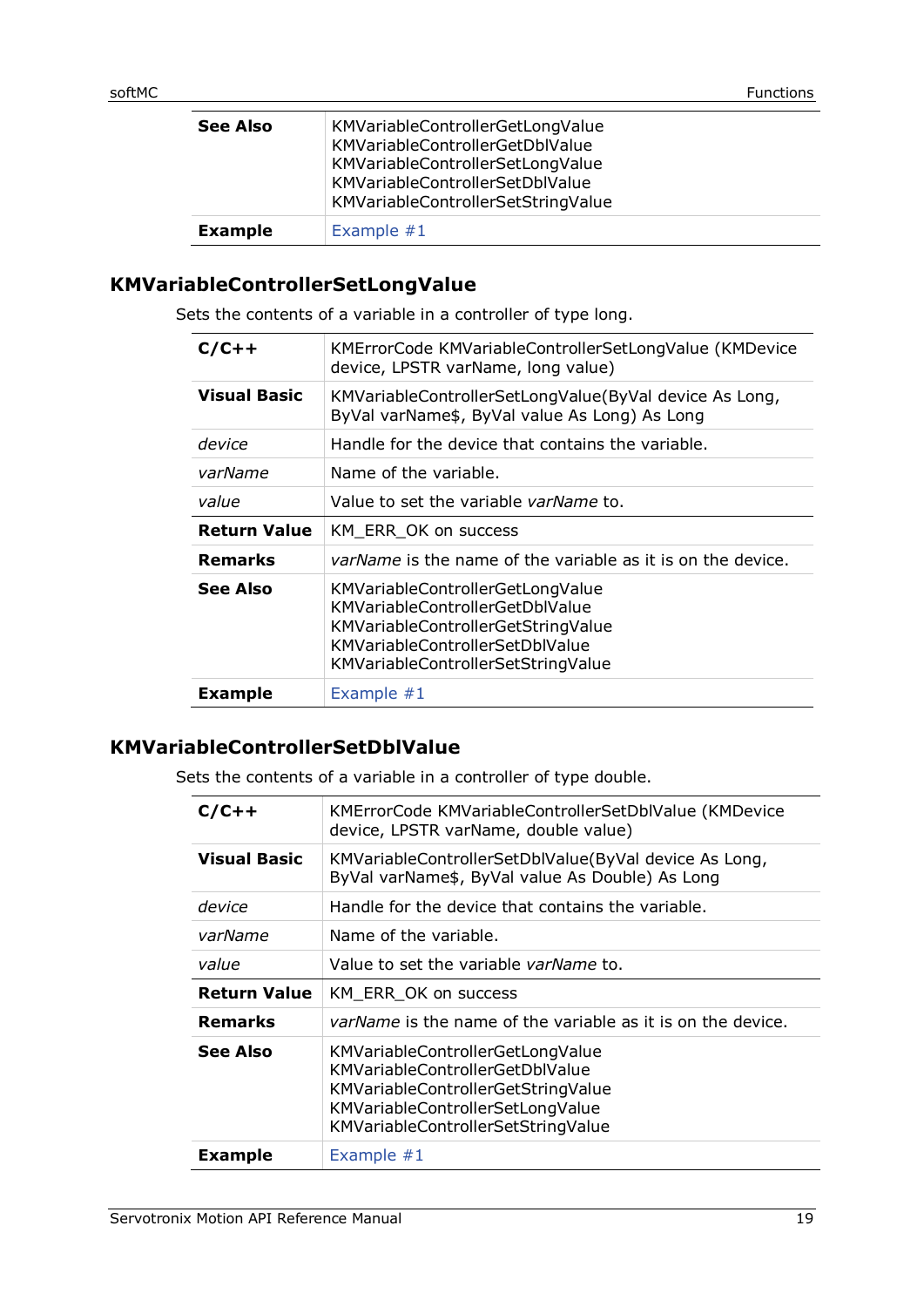#### <span id="page-19-0"></span>**KMVariableControllerSetStringValue**

Sets the contents of a variable in a controller of type string.

| $C/C++$             | KMErrorCode KMVariableControllerSetStringValue (KMDevice<br>device, LPSTR varName, LPSTR pValue)                                                                                               |
|---------------------|------------------------------------------------------------------------------------------------------------------------------------------------------------------------------------------------|
| <b>Visual Basic</b> | KMVariableControllerSetStringValue(ByVal device As Long,<br>ByVal varName\$, ByVal value\$) As Long                                                                                            |
| device              | Handle for the device that contains the variable.                                                                                                                                              |
| varName             | Name of the variable.                                                                                                                                                                          |
| pValue              | Pointer to a character buffer to set the variable varName to.                                                                                                                                  |
| <b>Return Value</b> | KM_ERR_OK on success                                                                                                                                                                           |
| <b>Remarks</b>      | <i>varName</i> is the name of the variable as it is on the device.                                                                                                                             |
| <b>See Also</b>     | KMVariableControllerGetLongValue<br><b>KMVariableControllerGetDblValue</b><br>KMVariableControllerGetStringValue<br>KMVariableControllerSetLongValue<br><b>KMVariableControllerSetDblValue</b> |
| <b>Example</b>      | Example $#1$                                                                                                                                                                                   |

#### <span id="page-19-1"></span>**Example #1**

This program shows how to initialize the API, create devices and access variables on each of the devices.

#### **C/C++**

| /* Declare device handles */                                                 |
|------------------------------------------------------------------------------|
| <b>KMDevice devController;</b>                                               |
| KMDevice axisA1;                                                             |
| /*Declare variables */                                                       |
| long valueL;                                                                 |
| double valueD;                                                               |
| char valueS[100];                                                            |
| /* Initialize the API */                                                     |
| KMInitialize();                                                              |
| /* Create a controller */                                                    |
| devController = KMCreateController(PROD_SSMC, "Main controller",             |
| COMM TCPIP, 1, "IP:90.0.0.1");                                               |
| /* Create axes */                                                            |
| axisA1 = KMCreateSercosAxis("A1", devController);                            |
| /* Move A1 */                                                                |
| KMExecuteCmd(devController, "MOVE A1 100");                                  |
| /* Get variables */                                                          |
| KMVariableControllerGetLongValue(axisA1,"VCRUISE",&valueL);                  |
| KMVariableControllerGetDblValue(axisA1,"PFINAL",&valueD);                    |
| KMVariableControllerGetStringValue(axisA1,"AMAX", valueS, size of (valueS)); |
| /* Set variables */                                                          |
| KMVariableControllerSetLongValue(axisA1,"VCRUISE", valueL);                  |
| KMVariableControllerSetDblValue(axisA1,"PFINAL",valueD);                     |
| KMVariableControllerSetStringValue(axisA1,"AMAX",valueS);                    |
| /* Destroy device table entries */                                           |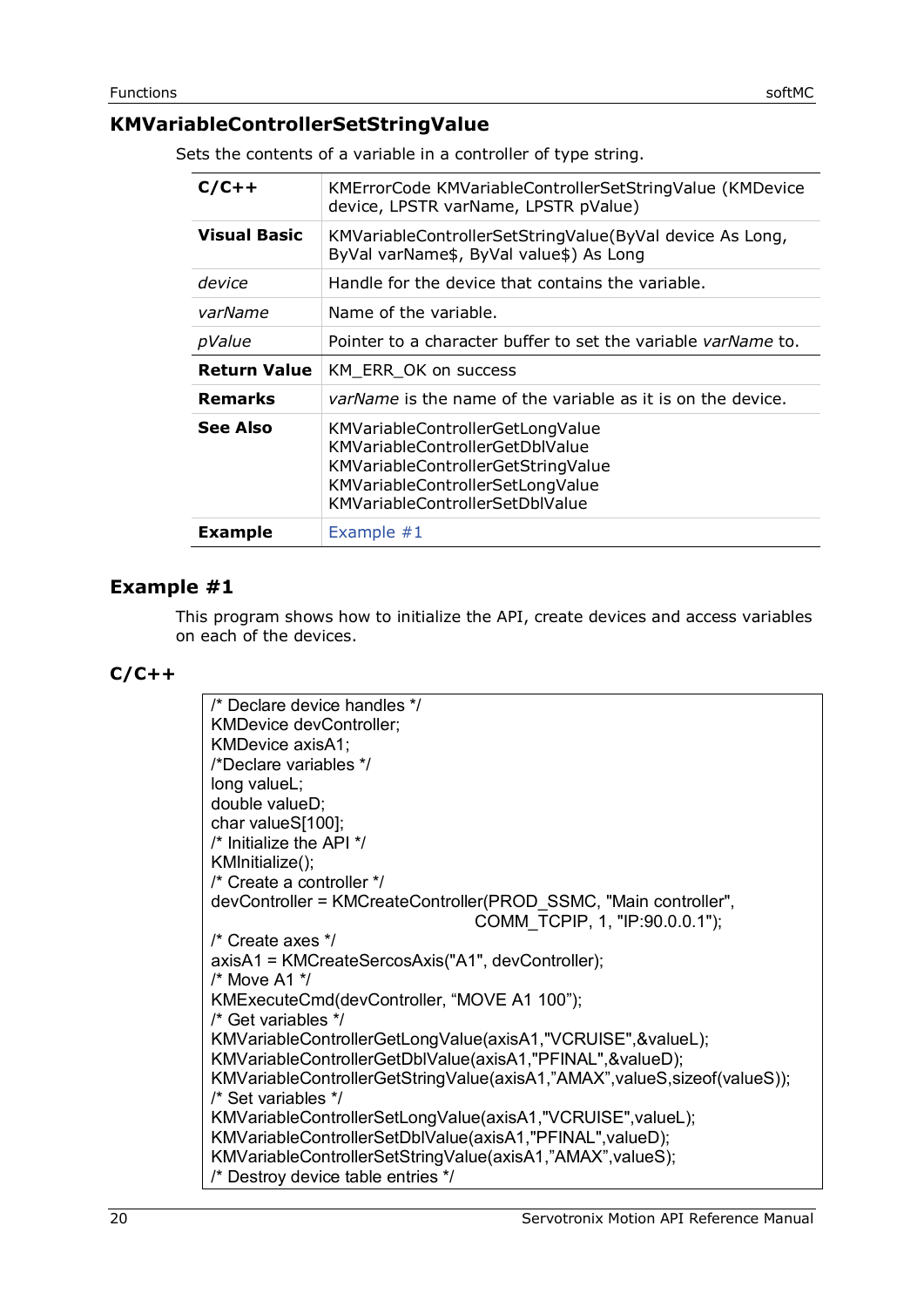KMDestroyDevice(axisA1); KMDestroyDevice(devController); /\* Terminate the API \*/ KMTerminate();

#### **Visual Basic**

'Declare device handles Dim devController As Long Dim axisA1 As Long 'Declare variables Dim valueL As Long Dim valueD As Double Dim errorL As Long 'Initialize the API errorL = KMInitialize() 'Create a controller devController = KMCreateController(PROD\_SSMC, "Main controller", COMM\_TCPIP, 1, "IP:90.0.0.1") 'Create axes axisA1 = KMCreateSercosAxis(PROD\_SSMC, "A1", devController) 'Move A1 errorL = KMExecuteCmd(devController, "MOVE A1 100"); 'Get variables errorL = KMVariableControllerGetLongValue(axisA1,"VCRUISE",valueL) errorL = KMVariableControllerGetDblValue(axisA1,"PFINAL",valueD) errorL = KMVariableControllerGetStringValue(axisA1,"AMAX",valueS, Length(valueS)) 'Set variables errorL = KMVariableControllerSetLongValue(axisA1,"VCRUISE",valueL) errorL = KMVariableControllerSetDblValue(axisA1,"PFINAL",valueD) errorL = KMVarliableControllerSetStringValue(axisA1,"AMAX",valueS) 'Destroy device table entries errorL = KMDestroyDevice(axisA1) errorL = KMDestroyDevice(devController) 'Terminate the API errorL = KMTerminate()

#### <span id="page-20-0"></span>**KMGetFile**

Retrieve a file from a device.

| $C/C++$             | KMErrorCode KMGetFile(KMDevice device, LPSTR cmdStr,<br>LPSTR filename)                   |
|---------------------|-------------------------------------------------------------------------------------------|
| <b>Visual Basic</b> | KMGetFile(ByVal device As Long, ByVal cmdStr\$, ByVal<br>filename\$) As Long              |
| device              | Handle for the device the file is being retrieved from.                                   |
| cmdStr              | The command string to cause the device to send a file.                                    |
| filename            | Filename to save file to on host computer.                                                |
| <b>Return Value</b> | KM_ERR_OK if command is successfully transmitted                                          |
| <b>Remarks</b>      | The filename (if there is one) in cmdStr and filename<br>parameters do not have to match. |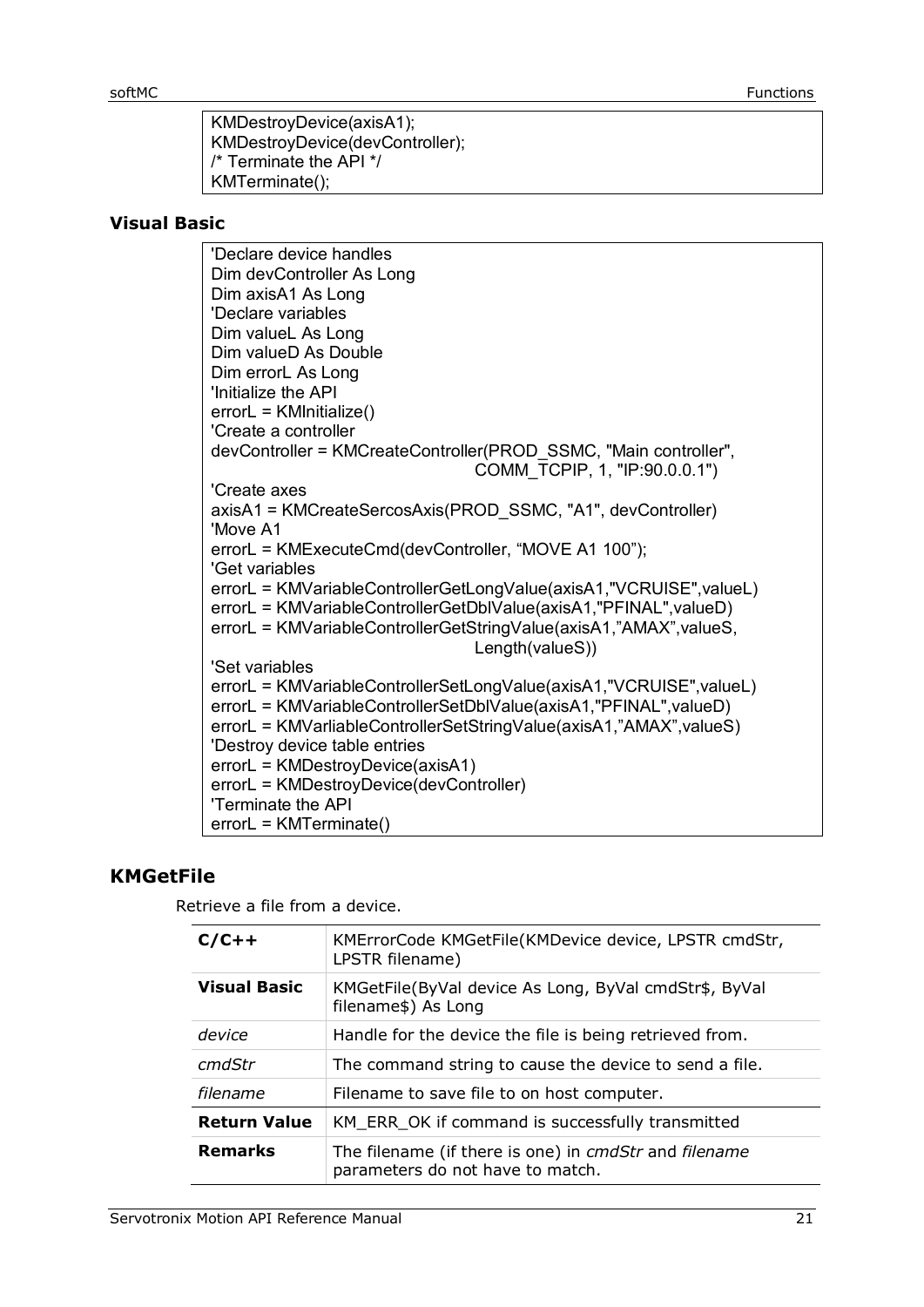| <b>See Also</b> | KMPutFile    |
|-----------------|--------------|
| <b>Example</b>  | Example $#2$ |

#### <span id="page-21-0"></span>**KMPutFile**

Sends a file to a device.

| $C/C++$             |                                                                                           |
|---------------------|-------------------------------------------------------------------------------------------|
|                     | KMErrorCode KMPutFile(KMDevice device, LPSTR cmdStr,<br>LPSTR filename)                   |
| <b>Visual Basic</b> | KMPutFile(ByVal device As Long, ByVal cmdStr\$, ByVal<br>filename\$) As Long              |
| device              | Handle for the device the file is being sent to.                                          |
| cmdStr              | The command string to cause the device to retrieve a file.                                |
| filename            | Filename of file on host computer.                                                        |
| <b>Return Value</b> | KM ERR OK if command is successfully transmitted                                          |
| <b>Remarks</b>      | The filename (if there is one) in cmdStr and filename<br>parameters do not have to match. |
| <b>See Also</b>     | KMGetFile                                                                                 |
| <b>Example</b>      | Example #2                                                                                |

#### <span id="page-21-1"></span>**Example #2**

This program shows how to send and retrieve files to/from a device (controller or drive) via the API.

#### **C/C++**

/\* Declare device handles \*/ KMDevice devController; /\* Initialize the API \*/ KMInitialize(); /\* Create a controller \*/ devController = KMCreateController(PROD\_SSMC, "Main controller", COMM\_TCPIP, 1, "IP:90.0.0.1"); /\* Get a file called "PROG1.PRG" from devController \*/ KMGetFile(devController,"RETRIEVE PROG1.PRG","C:\\PROG1.PRG"); /\* Send a file called "PROG2.PRG" to devController \*/ KMPutFile(devController,"SEND PROG2.PRG","C:\\PROG2.PRG"); /\* Destroy device table entries \*/ KMDestroyDevice(devController); /\* Terminate the API \*/ KMTerminate();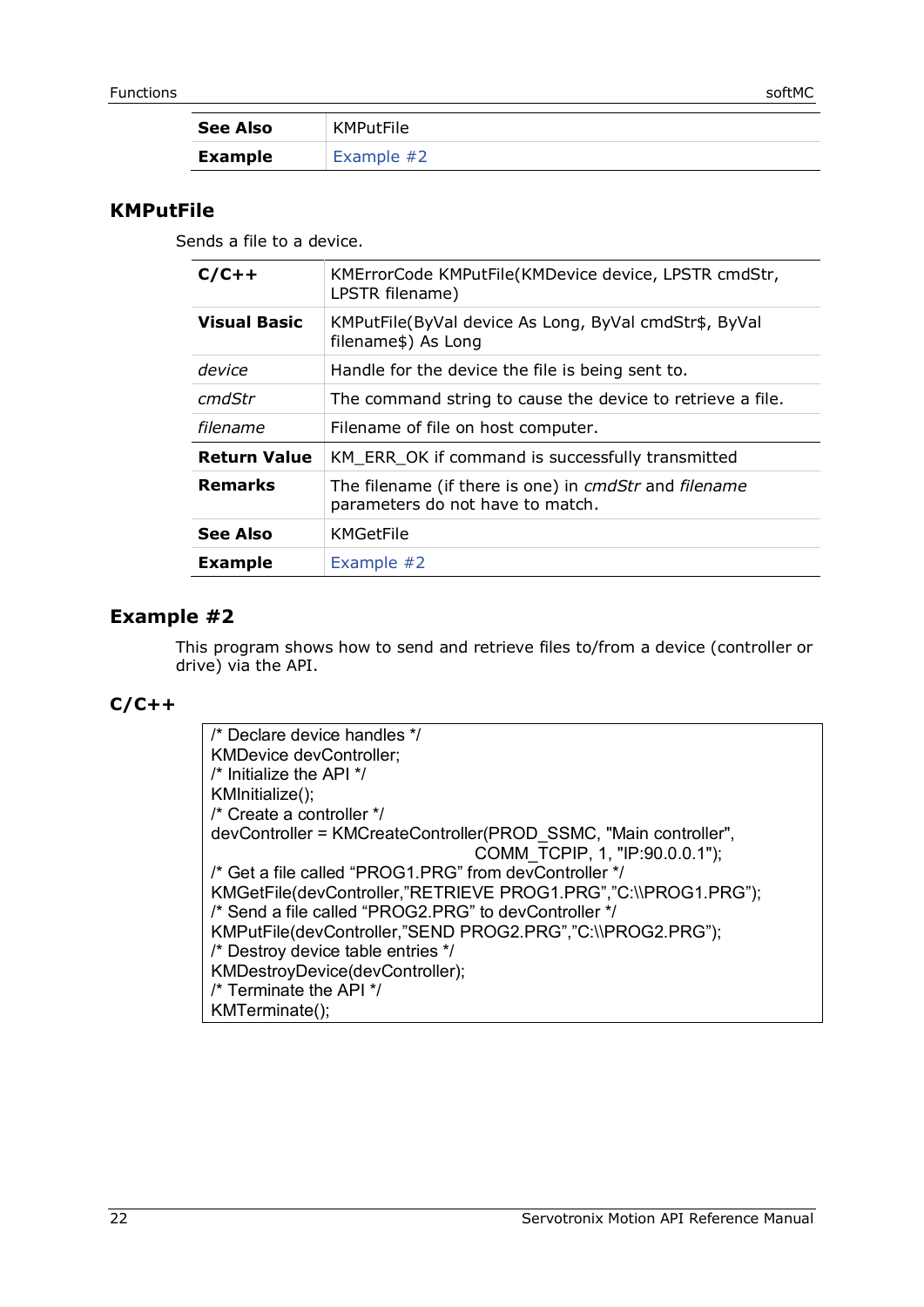#### **Visual Basic**

| 'Declare device handles                                            |
|--------------------------------------------------------------------|
| Dim devController As Long                                          |
| 'Declare Variables                                                 |
| Dim errorL as KMErrorCode                                          |
| 'Initialize the API                                                |
| $errorL = KMinitalize()$                                           |
| 'Create a controller                                               |
| devController = KMCreateController(PROD SSMC, "Main controller",   |
| COMM TCPIP, 1, "IP:90.0.0.1");                                     |
| 'Get a file called "PROG1.PRG" from devController                  |
| errorL = KMGetFile(devController,"RETRIEVE                         |
| PROG1.PRG","C:\\PROG1.PRG")                                        |
| 'Send a file called "PROG2.PRG" to devController                   |
| errorL = KMPutFile(devController,"SEND PROG2.PRG","C:\\PROG2.PRG") |
| 'Destroy device table entries                                      |
| errorL = KMDestroyDevice(devController)                            |
| 'Terminate the API                                                 |
| $Dim$ error $L = KMT$ erminate()                                   |
|                                                                    |

#### <span id="page-22-0"></span>**KMGetMaxControllerAxis**

Gets the maximum number of axis allowed for a given controller.

| $C/C++$             | short KMGetMaxControllerAxis(KMDevice controller);           |
|---------------------|--------------------------------------------------------------|
| <b>Visual Basic</b> | KMGetMaxControllerAxis(ByVal controller As Long) As Integer  |
| controller          | Handle of the controller to be checked.                      |
| <b>Return Value</b> | Maximum number of axis allowed.                              |
| <b>Remarks</b>      | This function must be passed a valid handle to a controller. |

# <span id="page-22-1"></span>**2.4 Error Handling**

Error handling is one of the most important elements for creating a robust application. The API provides comprehensive error handling which allows the programmer to properly handle all situations. While using the API, errors can occur at the following levels:

- Internally, within the API: host computer runs out of memory
- Communication between the API and the device: device fails to respond in time
- Internally, within the device: a move cannot be made due to a limit switch being open

Every function in the API returns a result, which is almost always of the type KMErrorCode (Long for Visual Basic users). Each error type is well identified in the error code.

**Note**: The complete list of the **Return Values** that can be returned by the API appears in the *[Error Codes](#page-8-0)* table.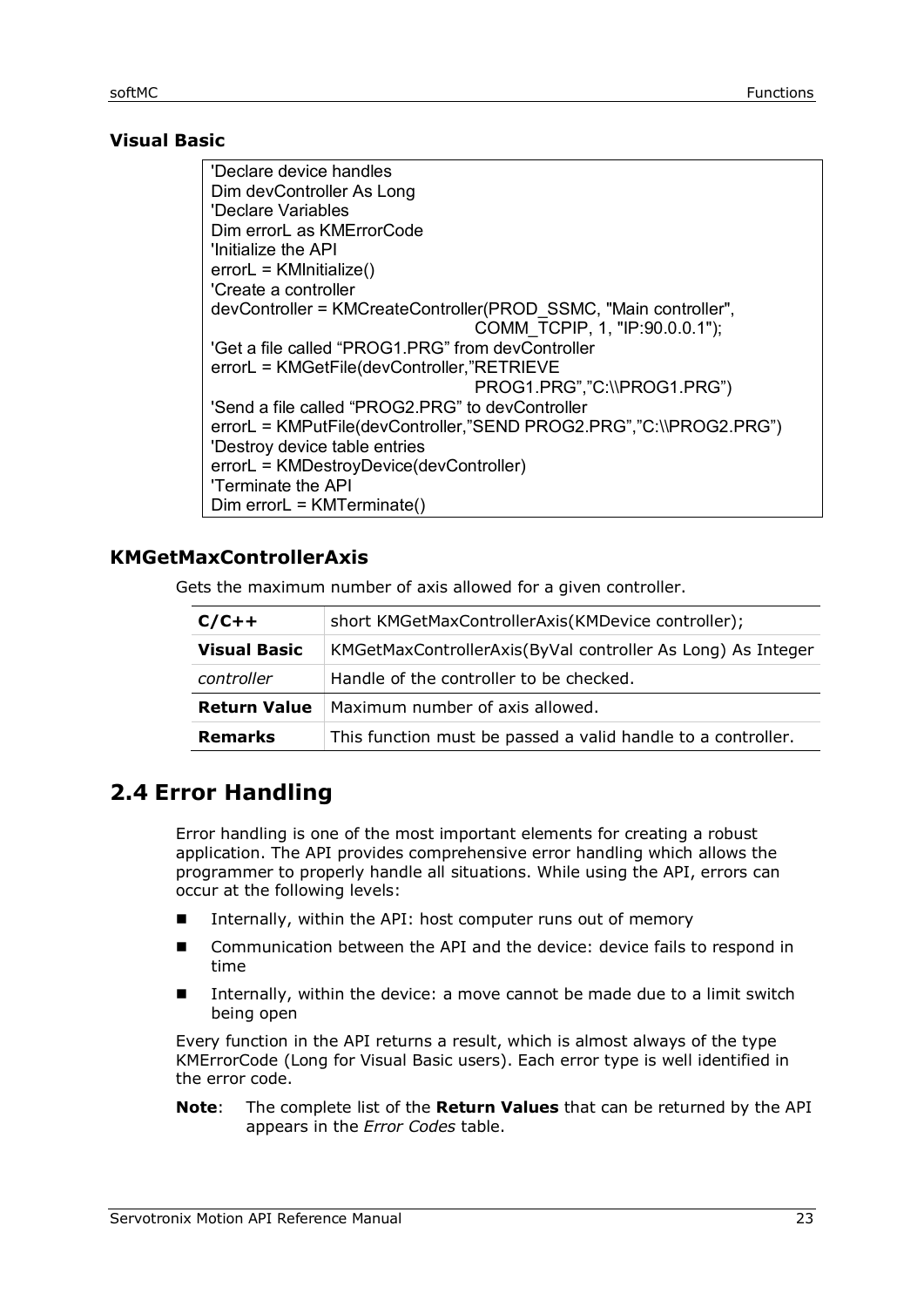#### <span id="page-23-0"></span>**Example #3**

The following is an example of the proper method of handling errors returned from the API.

#### **C/C++**

| if (err != $KM$ ERR OK)                                                                                                |
|------------------------------------------------------------------------------------------------------------------------|
| {<br>char strBuf[1024];                                                                                                |
| KMErrorCode err2;                                                                                                      |
|                                                                                                                        |
| if (IS_DEVICE_ERROR(err)) // the error is device related                                                               |
| ì<br>// This next call will eventually be KMErrorGetDeviceMessage                                                      |
| err2 = KMErrorGetOriginalDeviceMessage(strBuf, sizeof(strBuf));<br>// insert your code to print the error message here |
| if (err2 == $KM$ ERR OK)                                                                                               |
| // insert your code to print the error message here                                                                    |
|                                                                                                                        |
| else                                                                                                                   |
| printf("Error calling KMErrorGetOriginalDeviceMessage"<br>"[%08X].", err2);                                            |
|                                                                                                                        |
| else                                                                                                                   |
|                                                                                                                        |
| {                                                                                                                      |
| // the error is an API error so get the error message<br>// from the API                                               |
|                                                                                                                        |
| err2 = KMErrorGetMessage(err, strBuf, sizeof(strBuf));<br>if (err2 == $KM$ ERR OK)                                     |
|                                                                                                                        |
| // insert your code to print the error message here                                                                    |
| else                                                                                                                   |
| printf("Error calling KMErrorGetMessage [%08X].", err2);                                                               |
|                                                                                                                        |
|                                                                                                                        |

#### **Visual Basic**

| Dim strBuf as String * 1024                                          |
|----------------------------------------------------------------------|
| Dim err as Long                                                      |
| Dim err2 as Long                                                     |
| If err <> KM ERR OK Then                                             |
| If IS DEVICE ERROR(err) Then ' the error is device related           |
| ' This next call will eventually be KMErrorGetDeviceMessage,         |
| err2 = KMErrorGetOriginalDeviceMessage(strBuf, 1024)                 |
| ' insert your code to print the error message here                   |
| If $err2 = KM$ ERR OK Then                                           |
| ' insert your code to print the error message here                   |
| Else                                                                 |
| MsgBox "Error calling KMErrorGetOriginalDeviceMessage"               |
| End If                                                               |
| Else                                                                 |
| the error is an API error so get the error message<br>' from the API |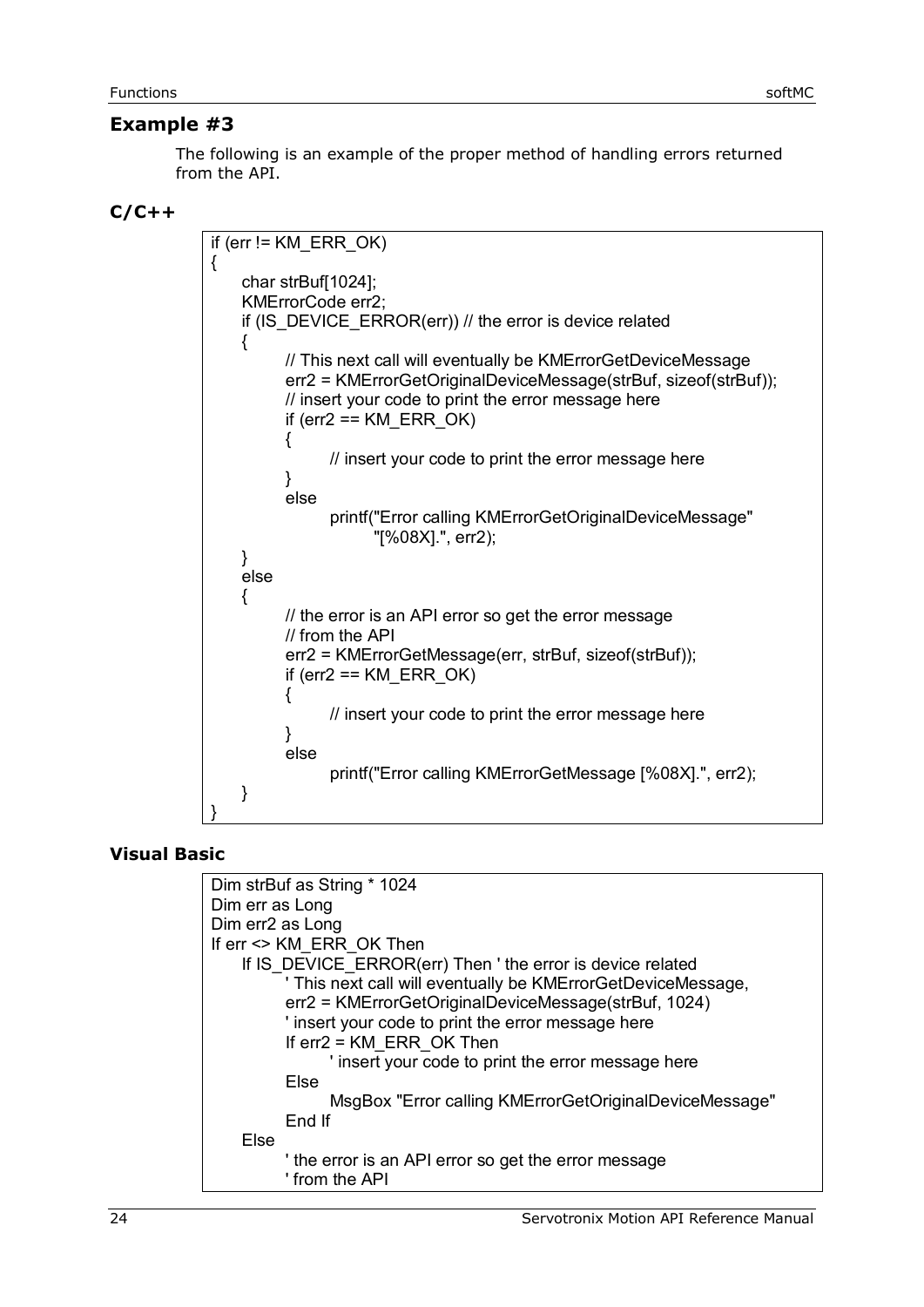| err2 = KMErrorGetMessage(err, strBuf, sizeof(strBuf)) |  |
|-------------------------------------------------------|--|
| If $err2 = KM$ ERR OK                                 |  |
| ' insert your code to print the error message here    |  |
| Else                                                  |  |
| MsgBox "Error calling KMErrorGetMessage"              |  |
| End If                                                |  |
| End If                                                |  |
| End If                                                |  |
|                                                       |  |

#### <span id="page-24-0"></span>**KMErrorGetMessage**

Get text of the error message related to an error code.

| $C/C++$             | KMErrorCode KMErrorGetMessage(KMErrorCode errCode,<br>LPSTR buf, short bufLen)                                                                                                       |
|---------------------|--------------------------------------------------------------------------------------------------------------------------------------------------------------------------------------|
| <b>Visual Basic</b> | KMErrorGetMessage(ByVal errCode As Long, ByVal buf\$,<br>ByVal bufLen As Integer) As Long                                                                                            |
| errCode             | Error code to get the message for.                                                                                                                                                   |
| buf                 | Character array buffer to store error message in.                                                                                                                                    |
| bufLen              | Length of buf array.                                                                                                                                                                 |
| <b>Return Value</b> | KM ERR OK if command is successfully transmitted                                                                                                                                     |
| <b>Remarks</b>      | The text returned is device dependent and is not translated<br>in any way. If more than one line of text is returned the lines<br>will be separated with newline characters $('n').$ |
| <b>See Also</b>     | <b>KMErrorGetDeviceMessage</b><br>KMErrorGetOriginalDeviceMessage                                                                                                                    |
| <b>Example</b>      | Example #4                                                                                                                                                                           |

#### <span id="page-24-1"></span>**KMErrorGetDeviceMessage**

Get original text and error number of last device error.

| $C/C++$             | KMErrorCode KMErrorGetDeviceMessage(KMErrorCodePtr<br>pErrCode, LPSTR buf, short bufLen)                                                                                             |
|---------------------|--------------------------------------------------------------------------------------------------------------------------------------------------------------------------------------|
| <b>Visual Basic</b> | KMErrorGetDeviceMessage(pErrCode As Long, ByVal buf\$,<br>ByVal bufLen As Integer) As Long                                                                                           |
| pErrCode            | Pointer to variable to store last error number in.                                                                                                                                   |
| buf                 | Character array buffer for device error message.                                                                                                                                     |
| bufLen              | Length of buf array                                                                                                                                                                  |
| <b>Return Value</b> | KM_ERR_OK if command is successfully transmitted                                                                                                                                     |
| <b>Remarks</b>      | Last device error is stored on a per application context basis.                                                                                                                      |
|                     | The text returned is device dependent and is not translated<br>in any way. If more than one line of text is returned the lines<br>will be separated with newline characters $('n').$ |
| <b>See Also</b>     | <b>KMErrorGetMessage</b><br>KMErrorGetOriginalDeviceMessage                                                                                                                          |
| <b>Example</b>      | Example #4                                                                                                                                                                           |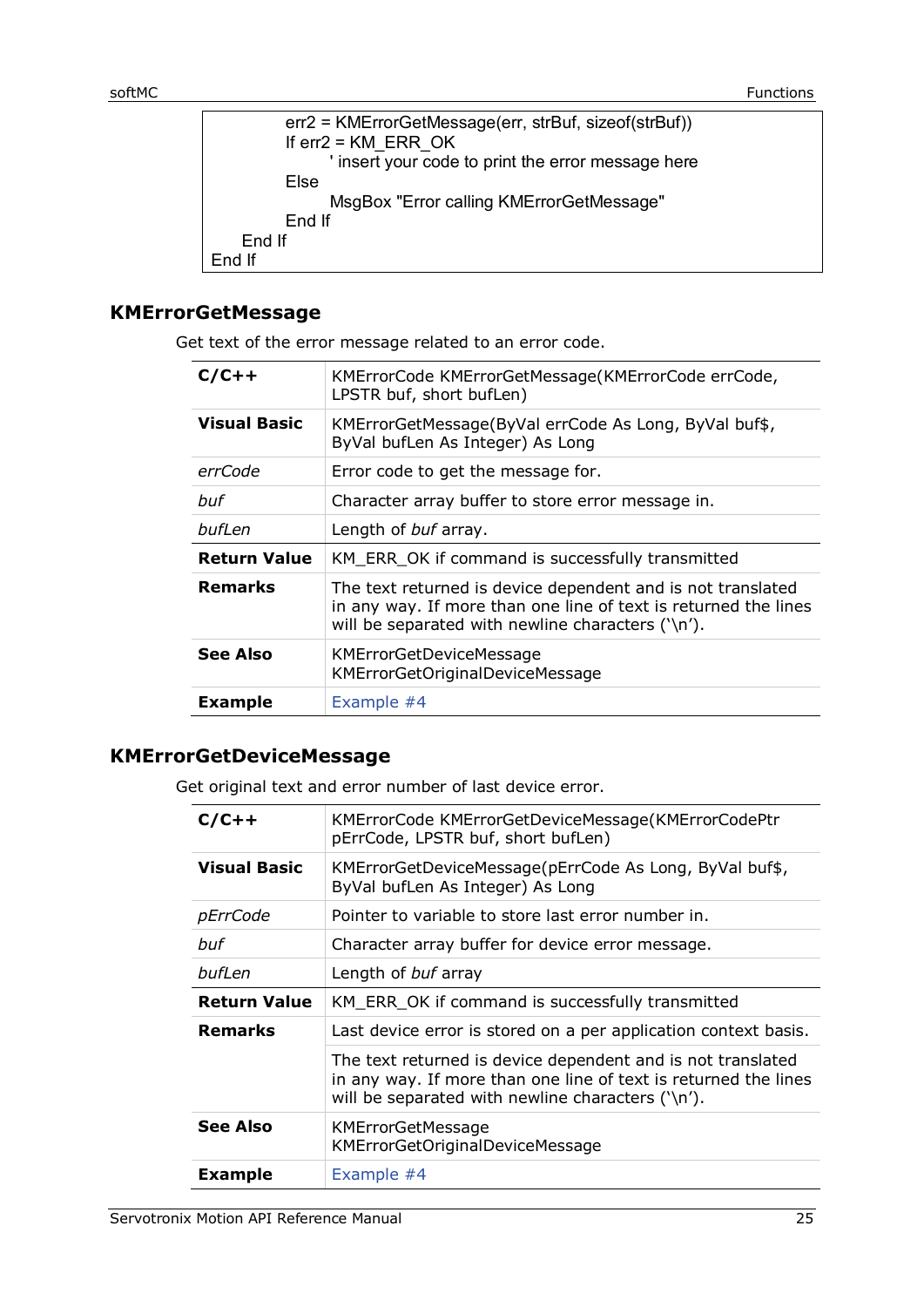#### <span id="page-25-0"></span>**KMErrorGetOriginalDeviceMessage**

Retrieves entire original error message from buffer.

| $C/C++$             | KMErrorCode KMErrorGetOriginalDeviceMessage(LPSTR buf,<br>short bufLen);                        |
|---------------------|-------------------------------------------------------------------------------------------------|
| <b>Visual Basic</b> | KMErrorGetOriginalDeviceMessage(ByVal buf\$, ByVal bufLen<br>As Integer) As Long                |
| buf                 | Character array buffer to store error message in                                                |
| bufLen              | Length of buf array.                                                                            |
| <b>Return Value</b> | KM ERR OK if command is successfully transmitted.                                               |
| <b>Remarks</b>      | The text returned is the original error message that was<br>generated and stored in the buffer. |
| <b>See Also</b>     | <b>KMErrorGetDeviceMessage</b><br><b>KMErrorGetMessage</b>                                      |
| <b>Example</b>      | Example #4                                                                                      |

#### <span id="page-25-1"></span>**Example #4**

This program shows how to get the text descriptions associated with any error number or the last error that occurred.

**C/C++**

```
/* Declare device handles */ 
KMDevice devController;
/* Declare error code variables */
KMErrorCode err;
char strErrBuf[500];
/* Initialize the API */
KMInitialize();
/* Create a controller */
devController = KMCreateController(PROD_SSMC, "Main controller", 
                                  COMM_TCPIP, 1, "IP:90.0.0.1");
/* A statement that will cause an error */
err = KMVariableGetLongValue(axisA1,"VCRUIS",&valueL); /* VCRUIS should
                                  be VCRUISE */
if (err != KM_ERR_OK) /* do something if there was an error \gamma/
{ 
    KMErrorGetMessage(err,strErrBuf,sizeof(strErrBuf));
   printf("The error message was: %s\n",strErrBuf);
} 
/* Another way to get the last error */
err = KMVariableGetLongValue(axisA1,"VCRUIS",&valueL); /* VCRUIS should
                                  be VCRUISE */
KMErrorGetDeviceMessage(&err,strErrBuf,sizeof(strErrBuf));
if (err != KM_ERR_OK) /* do something if there was an error */{ 
    printf("The error message was: %s\n",strErrBuf);
} 
/* Destroy device table entries */
KMDestroyDevice(devController);
```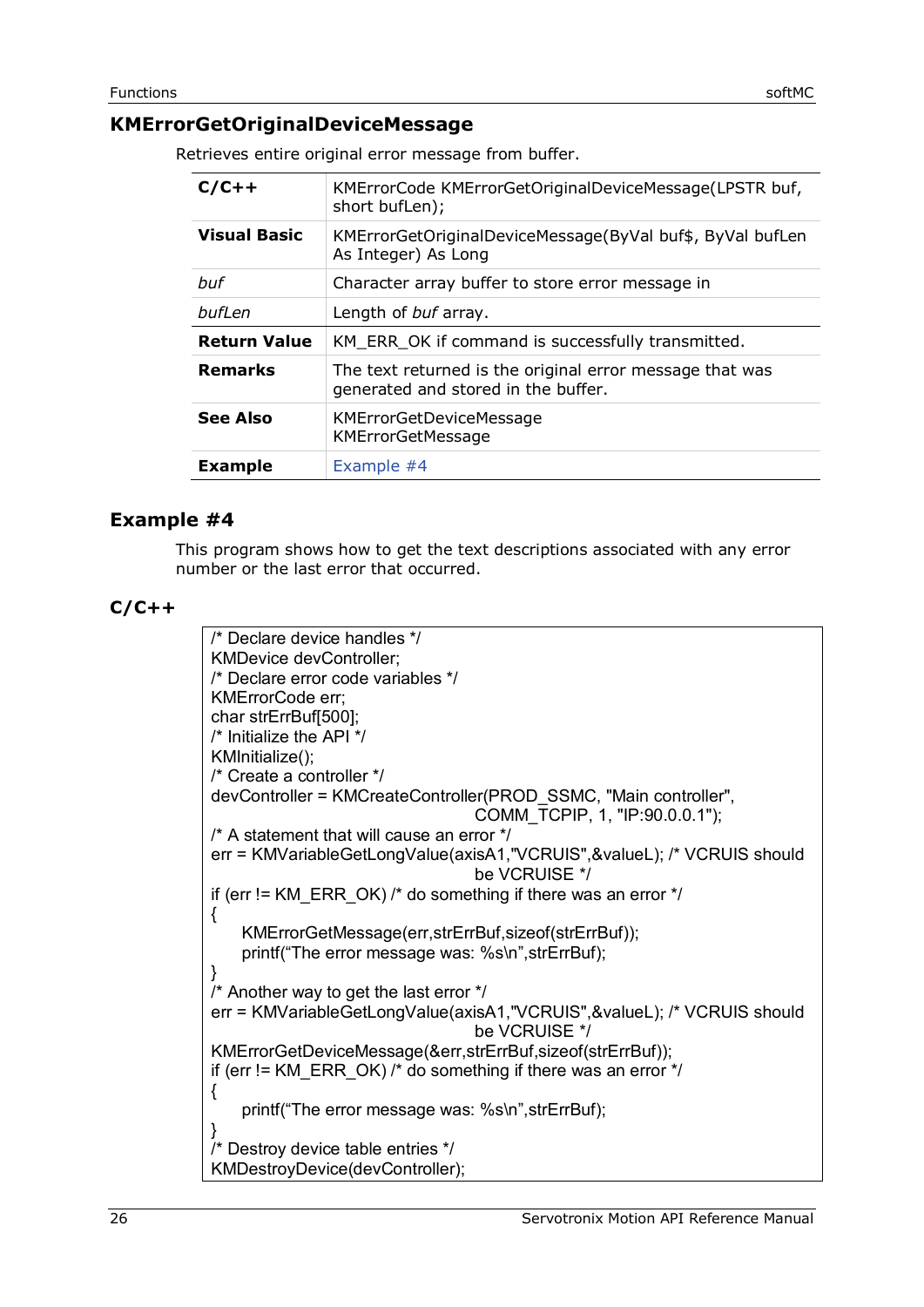| $\frac{1}{1}$ /* Terminate the API */ |
|---------------------------------------|
| $\vert$ KMTerminate();                |

#### **Visual Basic**

'Declare device handles Dim devController As Long 'Declare error code variables Dim err As Long Dim strErrBuf as String[10000] 'Initialize the API err = KMInitialize() 'Create a controller devController = KMCreateController(PROD\_SSMC, "Main controller", COMM\_TCPIP, 1, "IP:90.0.0.1"); 'A statement that will cause an error err = KMVariableGetLongValue(axisA1,"VCRUIS",valueL) 'VCRUIS should be VCRUISE If err != KM\_ERR\_OK Then 'do something if there was an error err = KMErrorGetMessage(err,strErrBuf,10000) Print "The error message was: "; strErrBuf EndIf 'Another way to get the last error err = KMVariableGetLongValue(axisA1,"VCRUIS",valueL) 'VCRUIS should be VCRUISE err = KMErrorGetDeviceMessage(err,strErrBuf,10000) If err != KM\_ERR\_OK Then 'do something if there was an error Print "The error message was: "; strErrBuf **End**If 'Destroy device table entries err = KMDestroyDevice(devController) 'Terminate the API err = KMTerminate()

# <span id="page-26-0"></span>**2.5 Device Table Access**

#### <span id="page-26-1"></span>**KMGetAxisController**

Get a handle to the controller the axis is associated with.

| $C/C++$             | KMDevice KMGetAxisController(KMDevice axis)          |
|---------------------|------------------------------------------------------|
| <b>Visual Basic</b> | KMGetAxisController(ByVal axis As Long) As Long      |
| axis                | Handle to a axis                                     |
| <b>Return Value</b> | Handle of the controller the axis is located on.     |
| <b>Remarks</b>      | An axis is assigned to a controller during creation. |
| See Also            | KMCreateSercosAxis<br><b>KMCreateController</b>      |
| <b>Example</b>      | Example #5                                           |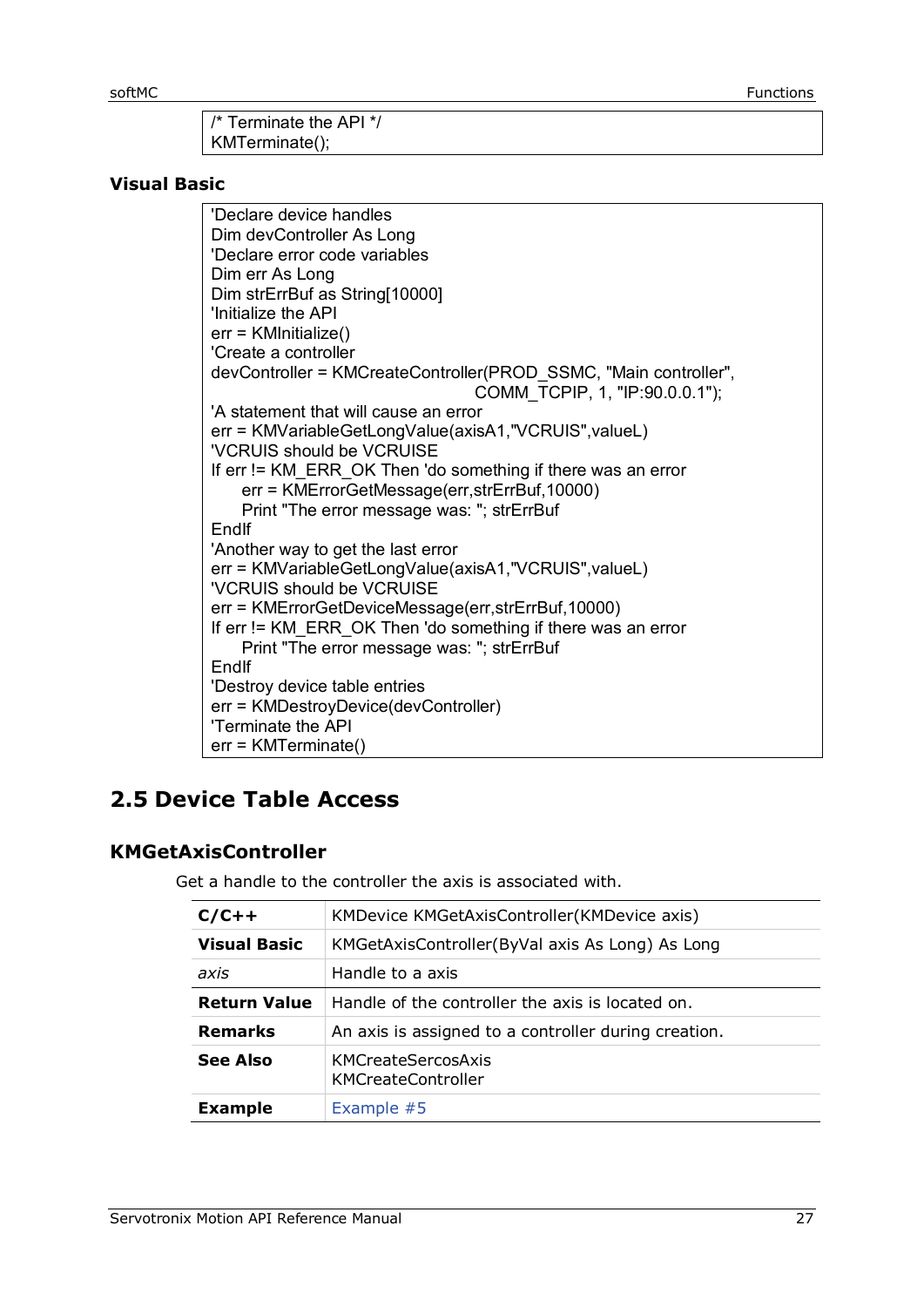<span id="page-27-0"></span>Get the name assigned to the device.

| $C/C++$             | KMErrorCode KMGetDeviceName(KMDevice device, LPSTR<br>name, long nameLen)                   |
|---------------------|---------------------------------------------------------------------------------------------|
| <b>Visual Basic</b> | KMGetDeviceName(ByVal device As Long, ByVal<br>deviceName\$, ByVal nameLen As Long) As Long |
| device              | Handle to a device                                                                          |
| name                | String buffer to place the name in                                                          |
| nameLen             | Length of <i>name</i> buffer including zero terminator                                      |
| <b>Return Value</b> | KM ERR OK if command is successfully transmitted                                            |
| <b>Remarks</b>      | A name is assigned to a device during creation.                                             |
| See Also            | <b>KMCreateController</b><br>KMCreateSercosAxis                                             |
| <b>Example</b>      | Example $#5$                                                                                |

#### <span id="page-27-1"></span>**KMGetDeviceProductClass**

Get the product class for a device.

| $C/C++$             | KMProductClass KMGetDeviceProductClass(KMDevice device)      |
|---------------------|--------------------------------------------------------------|
| <b>Visual Basic</b> | KMGetDeviceProductClass(ByVal device As Long) As Integer     |
| device              | Handle to the device                                         |
| <b>Return Value</b> | The product class of the device.                             |
| <b>Remarks</b>      | See the product class description.                           |
|                     | Product class is assigned by the API during device creation. |
| <b>See Also</b>     | <b>KMCreateController</b><br>KMCreateSercosAxis              |
| <b>Example</b>      | Example #5                                                   |

### <span id="page-27-2"></span>**KMGetDeviceProductType**

Get the product type for a device.

| $C/C++$             | KMProductType KMGetDeviceProductType(KMDevice device)        |
|---------------------|--------------------------------------------------------------|
| <b>Visual Basic</b> | KMGetDeviceProductType(ByVal device As Long) As Integer      |
| device              | Handle to the device                                         |
| <b>Return Value</b> | The product type of the device.                              |
| <b>Remarks</b>      | See product type description.                                |
|                     | Product type is assigned by the user during device creation. |
| <b>See Also</b>     | <b>KMCreateController</b><br>KMCreateSercosAxis              |
| <b>Example</b>      | v                                                            |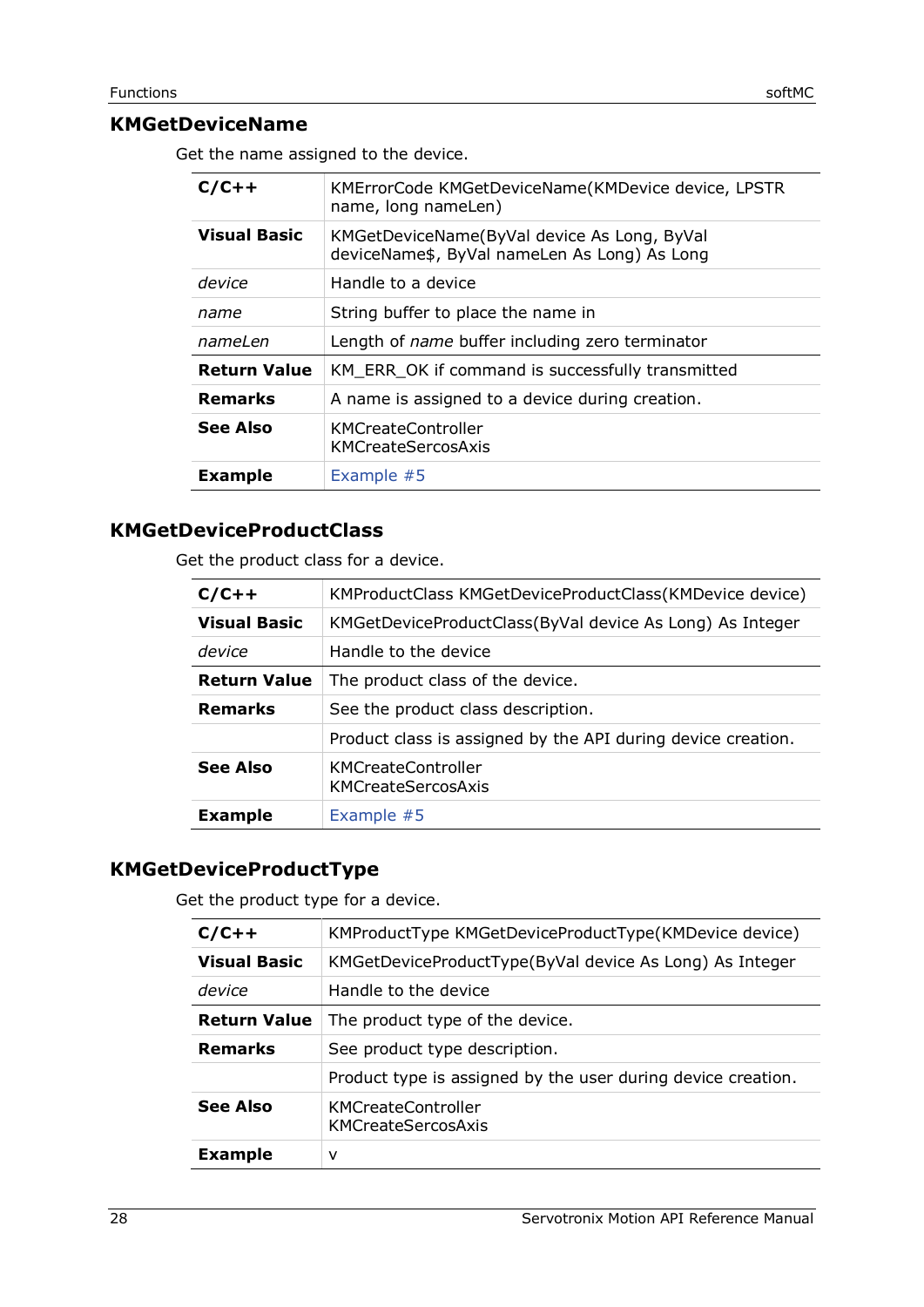# <span id="page-28-0"></span>**KMGetDeviceCommType**

Get the communication type for a device.

| $C/C++$             | KMCommType KMGetDeviceCommType(KMDevice device)                                                   |
|---------------------|---------------------------------------------------------------------------------------------------|
| <b>Visual Basic</b> | KMGetDeviceCommType(ByVal device As Long) As Integer                                              |
| device              | Handle to the device                                                                              |
| <b>Return Value</b> | The communication type of the device. See communication<br>type description.                      |
| <b>Remarks</b>      | Communication type is assigned during device creation<br>depending on what KMCreate call is used. |
| See Also            | <b>KMCreateController</b><br>KMCreateSercosAxis                                                   |
| <b>Example</b>      | Example #5                                                                                        |

#### <span id="page-28-1"></span>**KMGetDeviceCommPort**

Get the COM port the device is attached to.

| $C/C++$             | KMErrorCode KMGetDeviceCommPort(KMDevice device,<br>LPSTR commPort, long commPortLen)                        |
|---------------------|--------------------------------------------------------------------------------------------------------------|
| <b>Visual Basic</b> | KMGetDeviceCommPort(ByVal device As Long, ByVal<br>commPort\$, ByVal commPortLen As Long) As Long            |
| device              | Handle to the device                                                                                         |
| comPort             | String with COM port that the device is connected to                                                         |
| comPortLen          | Length of <i>comPort</i> string                                                                              |
| <b>Return Value</b> | KM ERR OK if command is successfully transmitted                                                             |
| <b>Remarks</b>      | Comm port is assigned during device creation. Will return a<br>blank (NULL) string if no COMM port assigned. |
| <b>See Also</b>     | <b>KMCreateController</b>                                                                                    |
| <b>Example</b>      | Example $#5$                                                                                                 |

#### <span id="page-28-2"></span>**KMGetControllerID**

Get the controller address for the controller.

| $C/C++$             | short KMGetControllerID(KMDevice controller)               |
|---------------------|------------------------------------------------------------|
| <b>Visual Basic</b> | KMGetControllerID(ByVal controller As Long) As Integer     |
| controller          | Handle to the controller                                   |
| <b>Return Value</b> | 0 is returned if there is no controller ID for the device. |
| <b>Remarks</b>      | ControllerID is assigned during controller creation.       |
| <b>See Also</b>     | <b>KMCreateController</b>                                  |
| <b>Example</b>      | Example #5                                                 |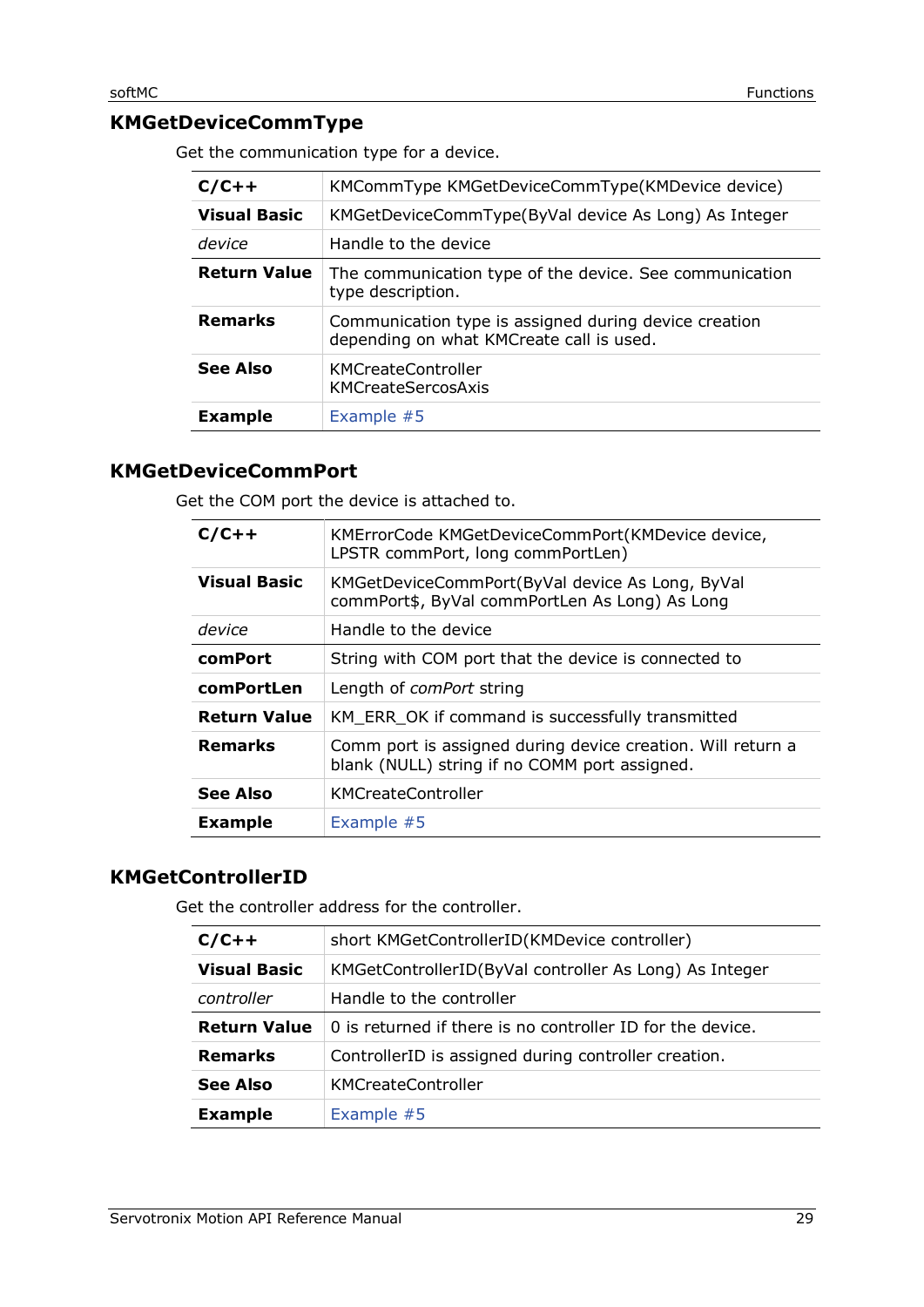#### <span id="page-29-0"></span>**Example #5**

This program shows how to use the functions that access the device table.

#### **C/C++**

/\* Declare device handles \*/ KMDevice devController1, devController2; KMDevice axisA1; /\* Declare variables \*/ char buf[500]; KMDevice handle; /\* Initialize the API \*/ KMInitialize(); /\* Create a plugin controller \*/ devController1 = KMCreateController(PROD\_SSMC, "Main controller", COMM\_TCPIP, 1, "IP:90.0.0.1"); /\* Create a controller on a serial port \*/ devController2 = KMCreateController(PROD\_SSMC, "Secondary controller", COMM\_TCPIP, 2, "IP:90.0.0.2"); /\* Create an axis on the main controller \*/ axisA1 = KMCreateSercosAxis(COMM\_TCPIP, "A1"); /\* What controller is the axis associated with? \*/ handle = KMGetAxisController(axisA1); if (KMGetDeviceProductClass(handle) == CLASS\_CONTROLLER && KMGetDeviceProductType(handle) == PROD\_SSMC) { KMGetDeviceName(handle, buf, sizeof(buf)); printf("The axis A1 is located on the %s.\n", buf); } else printf("Unexpected device type or class.\n"); /\* What Comm port is the secondary controller on? \*/ printf("The secondary controller is communicating on %s.\n", KMGetDeviceCommType(devController2)); /\* What ID# is the secondary controller? \*/ printf("The secondary controller is ID# %d.\n", KMGetControllerID(devController2)); /\* Destroy device table entries \*/ KMDestroyDevice(axisA1); KMDestroyDevice(devController1); KMDestroyDevice(devController2); /\* Terminate the API \*/ KMTerminate();

#### **Visual Basic**

'Declare device handles Dim devController1 As Long Dim devController2 As Long Dim axisA1 As Long 'Declare variables buf\$ Dim handle As Long Dim errorL As Long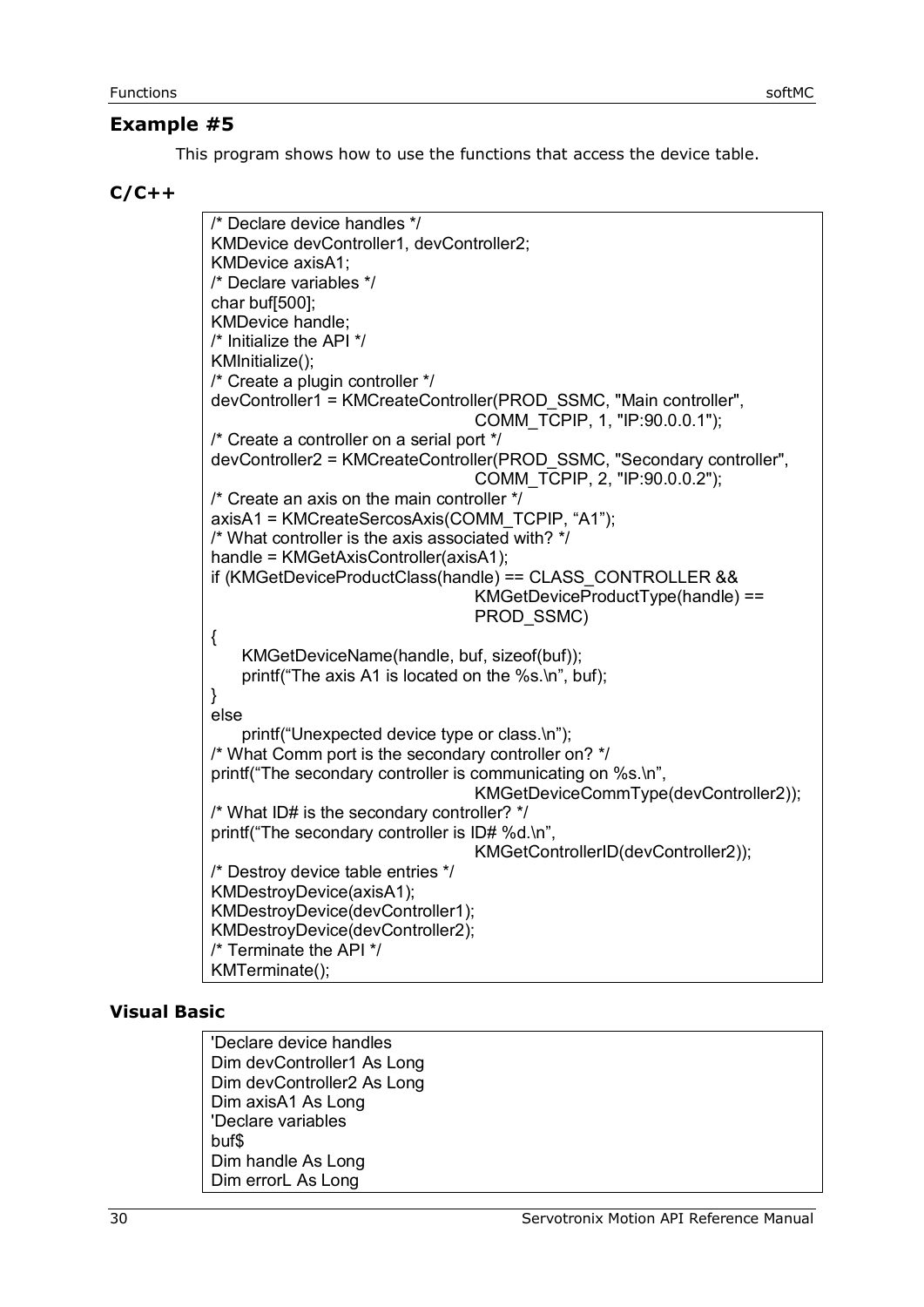'Initialize the API errorL = KMInitialize() 'Create a plugin controller devController1 = KMCreateController(PROD\_SSMC, "Main controller", COMM\_TCPIP, 1, "IP:90.0.0.1") 'Create a controller on a serial port devController2 = KMCreateController(PROD\_SSMC, "Secondary controller", COMM\_TCPIP, 2, "IP:90.0.0.1") 'Create an axis on the main controller axisA1 = KMCreateSercosAxis(PROD\_SSMC, "A1") 'What controller is the axis associated with? handle = KMGetAxisController(axisA1) If KMGetDeviceProductClass(handle) == CLASS\_CONTROLLER && KMGetDeviceProductType(handle) == PROD\_SSMC Then errorL = KMGetDeviceName(handle, buf, Length(buf)) Print "The axis A1 is located on the"; buf Else Print "Unexpected device type or class." EndIf 'What Comm port is the secondary controller on? Dim commType As Long commType = KMGetDeviceCommType(devController2) Print "The secondary controller is communicating on"; commType 'What ID# is the secondary controller? Dim contID As Long contID = KMGetControllerID(devController2) Print "The secondary controller is ID# "; contID 'Destroy device table entries errorL = KMDestroyDevice(axisA1) errorL = KMDestroyDevice(devController1) errorL = KMDestroyDevice(devController2) 'Terminate the API errorL = KMTerminate()

# <span id="page-30-0"></span>**2.6 Device Table Saving and Loading**

#### <span id="page-30-1"></span>**KMWriteDeviceFile**

Write present API configuration to a file.

| $C/C++$             | KMErrorCode KMWriteDeviceFile(LPSTR fileName)      |
|---------------------|----------------------------------------------------|
| <b>Visual Basic</b> |                                                    |
| fileName            | String with filename                               |
| <b>Return Value</b> | KM_ERR_OK if command is successfully.              |
| <b>Remarks</b>      | API must have rights to write to <i>fileName</i> . |
| <b>See Also</b>     | KMReadDeviceFile                                   |
| <b>Example</b>      | Example #6                                         |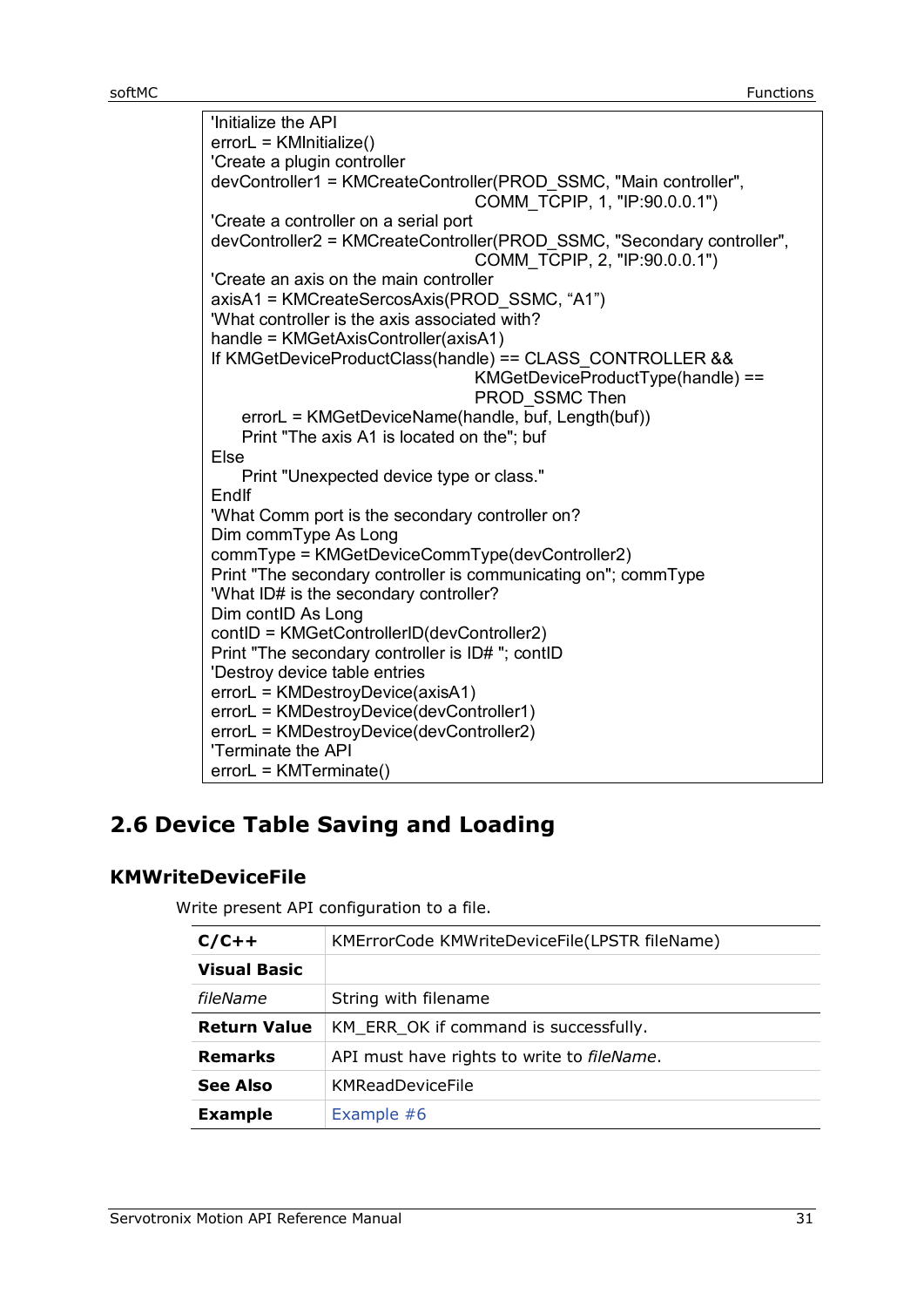#### <span id="page-31-0"></span>**KMReadDeviceFile**

Read a new API configuration from a file.

| $C/C++$             | KMErrorCode KMReadDeviceFile(LPSTR fileName) |  |
|---------------------|----------------------------------------------|--|
| <b>Visual Basic</b> |                                              |  |
| fileName            | String with filename                         |  |
| <b>Return Value</b> | KM ERR OK if command is successfully.        |  |
| <b>Remarks</b>      | API must have rights to read from fileName.  |  |
| <b>See Also</b>     | <b>KMWriteDeviceFile</b>                     |  |
| <b>Example</b>      | Example #6                                   |  |

#### <span id="page-31-1"></span>**Example #6**

This program shows how to read and write device tables.

#### **C/C++**

/\* Initialize the API \*/ KMInitialize(); /\* Read in device table \*/ KMReadDeviceFile("API1.TBL"); /\* Write device table out to another file \*/ KMWriteDeviceFile("API2.TBL"); /\* Terminate the API \*/ KMTerminate();

#### **Visual Basic**

'Create An Error Variable Dim errorL As Long 'Initialize the API errorL = KMInitialize() 'Read in device table errorL = KMReadDeviceFile("API1.TBL") 'Write device table out to another file errroL = KMWriteDeviceFile("API2.TBL") 'Terminate the API errorL = KMTerminate()

# <span id="page-31-2"></span>**2.7 Device Table Iterators**

#### <span id="page-31-3"></span>**KMCreateDeviceIterator**

Create an iterator to traverse the device table.

| $C/C++$      | KMDeviceIterator KMCreateDeviceIterator(KMProductClass<br>prodClass, KMDevice device) |
|--------------|---------------------------------------------------------------------------------------|
| Visual Basic | KMCreateDeviceIterator(ByVal prodClass As Integer, ByVal<br>device As Long) As Long   |
| prodClass    | Product class to select an iterator for.                                              |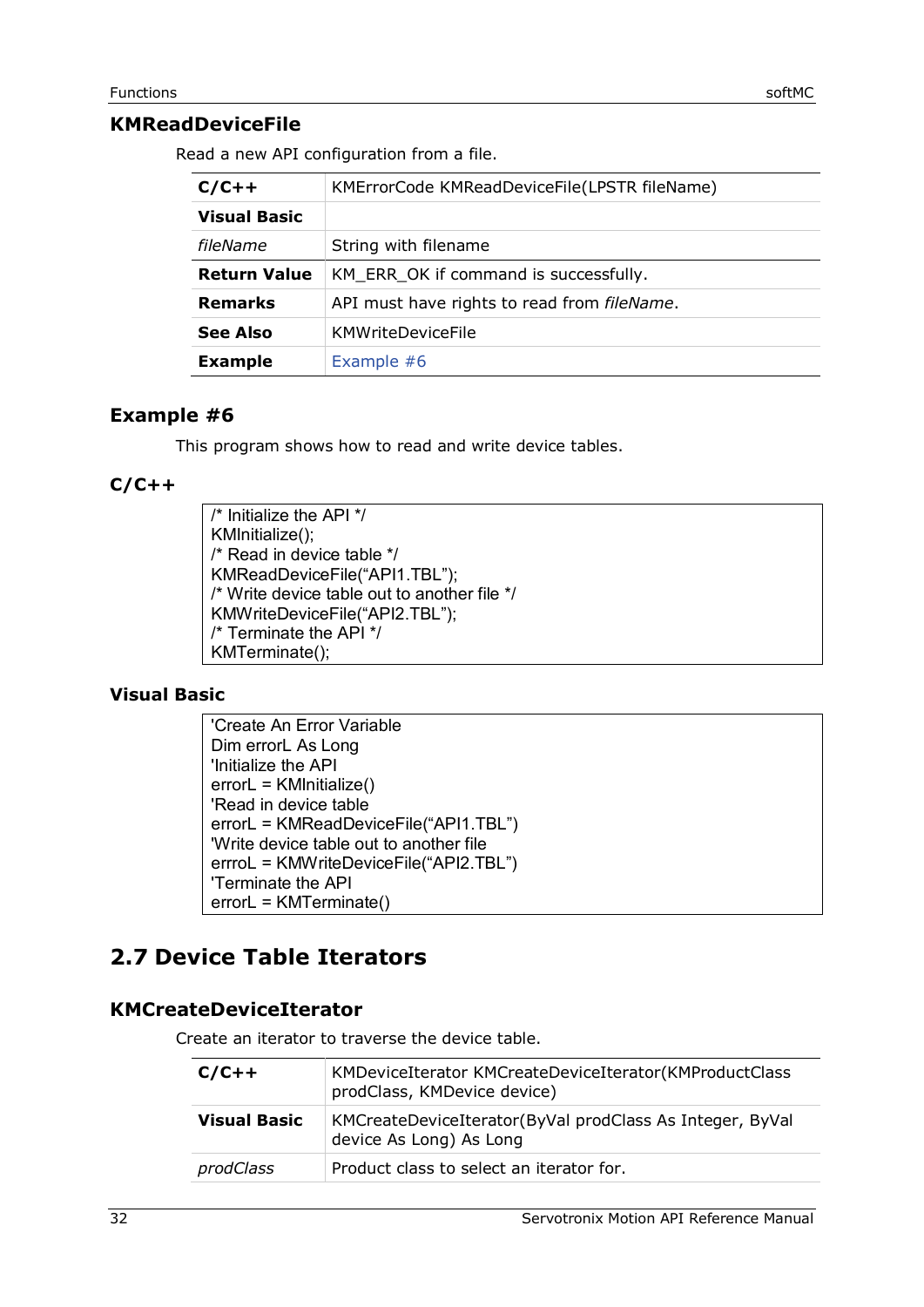| device              | Device to select an iterator for.                                                                                                                                                            |                   |                                  |
|---------------------|----------------------------------------------------------------------------------------------------------------------------------------------------------------------------------------------|-------------------|----------------------------------|
| <b>Return Value</b> | Handle to the device iterator, NULL on failure.                                                                                                                                              |                   |                                  |
| <b>Remarks</b>      | These combinations of <i>prodClass</i> and <i>device</i> type result in<br>the following:                                                                                                    |                   |                                  |
|                     | prodClass                                                                                                                                                                                    | <b>Device</b>     | Result                           |
|                     | <b>CLASS NONE</b>                                                                                                                                                                            | <b>NULL</b>       | all controllers, groups and axes |
|                     | <b>CLASS CONTROLLER</b>                                                                                                                                                                      | <b>NULL</b>       | all controllers                  |
|                     | <b>CLASS GROUP</b>                                                                                                                                                                           | <b>NULL</b>       | all groups                       |
|                     | CLASS AXIS                                                                                                                                                                                   | <b>NULL</b>       | all axes                         |
|                     | <b>CLASS GROUP</b>                                                                                                                                                                           | <b>CONTROLLER</b> | all groups for a controller      |
|                     | CLASS AXIS                                                                                                                                                                                   | <b>CONTROLLER</b> | all axes for a controller        |
|                     | CLASS_AXIS                                                                                                                                                                                   | <b>GROUP</b>      | all axes for a group             |
|                     | All other combinations are invalid.                                                                                                                                                          |                   |                                  |
| <b>See Also</b>     | KMDestroyDeviceIterator<br><b>KMGetNextDevice</b><br><b>KMGetPrevDevice</b><br><b>KMReadDeviceFile</b><br><b>KMWriteDeviceFile</b><br><b>KMCreateController</b><br><b>KMCreateSercosAxis</b> |                   |                                  |
| <b>Example</b>      | Example #7                                                                                                                                                                                   |                   |                                  |

# <span id="page-32-0"></span>**KMDestroyDeviceIterator**

Destroy the device table iterator.

| $C/C++$             | KMErrorCode KMDestroyDeviceIterator(KMDeviceIterator<br>deviceIter)    |
|---------------------|------------------------------------------------------------------------|
| <b>Visual Basic</b> | KMDestroyDeviceIterator(ByVal deviceIter As Long) As Long              |
| deviceIter          | Handle for the iterator to destroy                                     |
| <b>Return Value</b> | KM ERR OK if command is successfully transmitted.                      |
| <b>Remarks</b>      | Must be called to release memory allocated by the API for the<br>user. |
| <b>See Also</b>     | KMCreateDeviceIterator<br>KMGetNextDevice<br><b>KMGetPrevDevice</b>    |
| <b>Example</b>      | Example #7                                                             |

#### <span id="page-32-1"></span>**KMGetNextDevice**

Retrieve the next device in the device table.

| $C/C++$             | KMDevice KMGetNextDevice(KMDeviceIterator deviceIter)                |
|---------------------|----------------------------------------------------------------------|
| <b>Visual Basic</b> | KMGetNextDevice(ByVal deviceIter As Long) As Long                    |
| <b>Return Value</b> | Handle to the next device or NULL if another device is not<br>found. |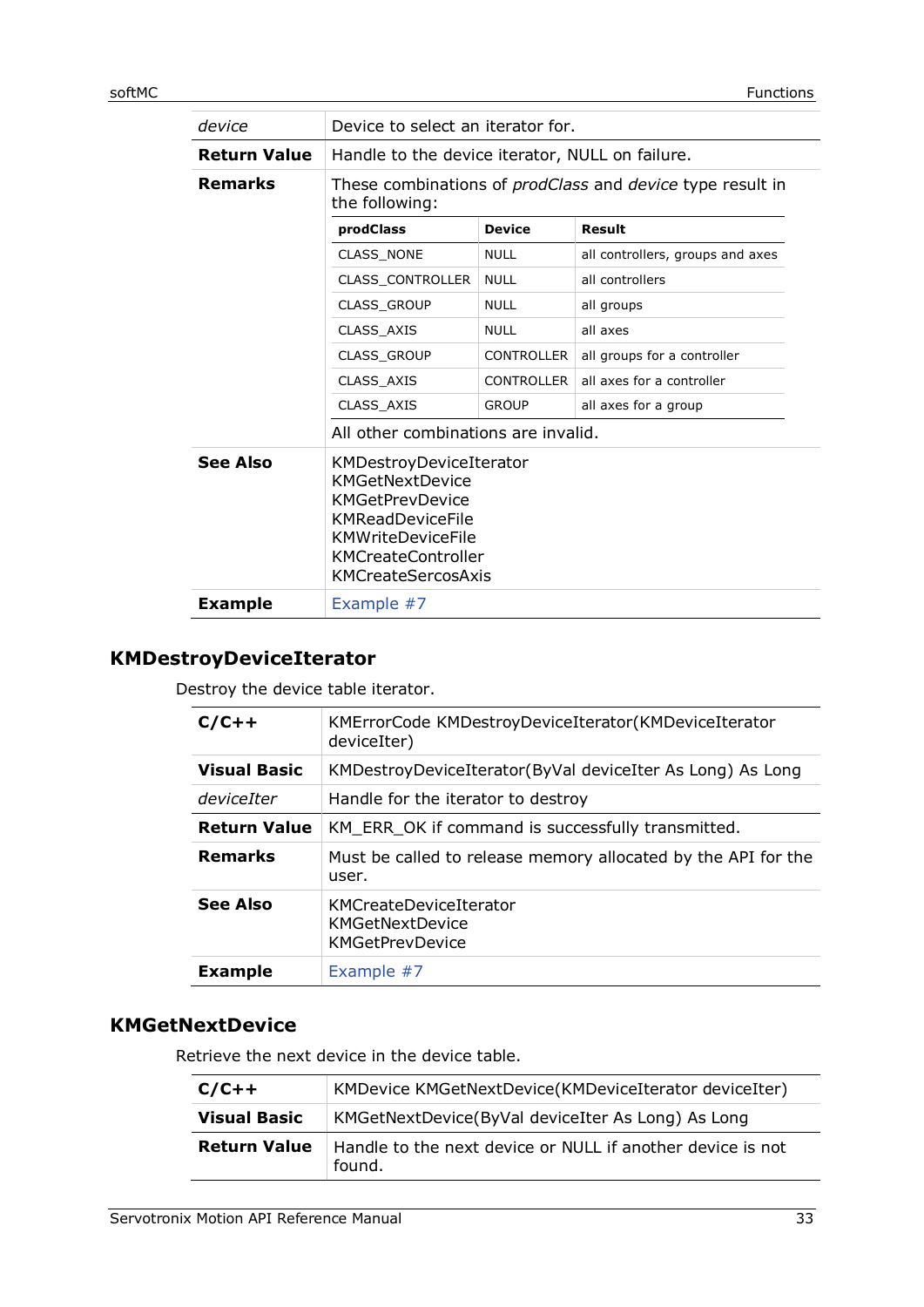| <b>Remarks</b> | Must create a device iterator first with<br>KMCreateDeviceIterator.         |
|----------------|-----------------------------------------------------------------------------|
| See Also       | KMCreateDeviceIterator<br>KMDestroyDeviceIterator<br><b>KMGetPrevDevice</b> |
| <b>Example</b> | Example #7                                                                  |

#### <span id="page-33-0"></span>**KMGetPrevDevice**

Retrieve the previous device in the device table.

| $C/C++$             | KMDevice KMGetPrevDevice(KMDeviceIterator deviceIter)                       |
|---------------------|-----------------------------------------------------------------------------|
| <b>Visual Basic</b> | KMGetPrevDevice(ByVal deviceIter As Long) As Long                           |
| <b>Return Value</b> | Handle to the previous device or NULL if another device is<br>not found.    |
| <b>Remarks</b>      | Must create a device iterator first with<br>KMCreateDeviceIterator.         |
| See Also            | KMCreateDeviceIterator<br>KMDestroyDeviceIterator<br><b>KMGetNextDevice</b> |
| <b>Example</b>      | Example #7                                                                  |
|                     |                                                                             |

#### <span id="page-33-1"></span>**Example #7**

This program shows how to iterate the device table.

| $\prime^*$ Initialize the API $^*$ /                                  |
|-----------------------------------------------------------------------|
| KMInitialize();                                                       |
| /* This example not complete. Contact factory for more information */ |
| /* Terminate the API */                                               |
| $KMTerminate()$ ;                                                     |

# <span id="page-33-2"></span>**2.8 Asynchronous Message Handler**

Asynchronous messages are messages that originate on a device. They are not related to a command or action initiated through the API; that is, they are not the response to a command. The API converts these messages into Windows messages. By default, the API then displays the message in a modal dialog box in the center of the screen.

If you want to handle the asynchronous messages on your own, you must handle the WM\_KM\_ASYNC message. In  $C/C++$  and MFC this is straightforward. Visual Basic requires advanced programming or the use of an ActiveX control.

**Note**: Like all Windows messages, WM\_KM\_ASYNC has two parameters, wParam and lParam. lParam contains a handle to the buffer which contains the asynchronous message received by the API. You can use KMAsyncGetMessage to get the asynchronous message from the API.

Disabling the display of the asynchronous messages can be accomplished through the function KMAsyncEnableMessages.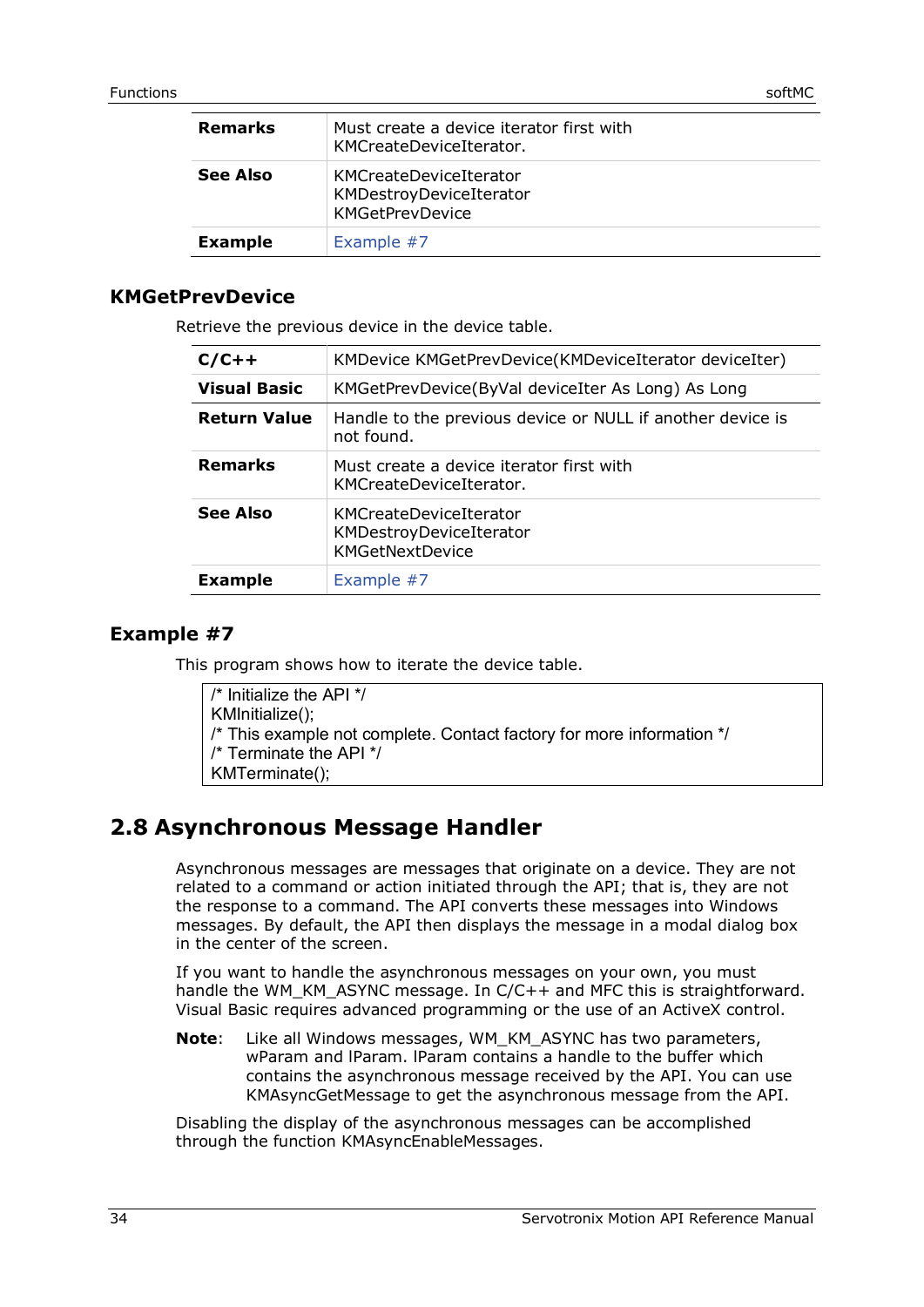# <span id="page-34-0"></span>**KMAsyncGetHandler**

Returns the present asynchronous message handler.

| $C/C++$             | KMAsyncHandler KMAsyncGetHandler(void)                                                      |  |
|---------------------|---------------------------------------------------------------------------------------------|--|
| <b>Visual Basic</b> | KMAsyncGetHandler() As Long                                                                 |  |
| <b>Return Value</b> | Window handle (HWND) of present asynchronous message<br>handler.                            |  |
| <b>Remarks</b>      | Save return value before calling KMAsyncSetHandler.                                         |  |
| <b>See Also</b>     | KMAsyncGetHandler<br>KMAsyncSetHandler<br>KMAsyncGetMessage<br><b>KMAsyncEnableMessages</b> |  |
| <b>Example</b>      | Example #8                                                                                  |  |

#### <span id="page-34-1"></span>**KMAsyncSetHandler**

Set the asynchronous message handler.

| $C/C++$             | KMErrorCode KMAsyncSetHandler(KMAsyncHandler<br>hAsyncHandler)                                                        |
|---------------------|-----------------------------------------------------------------------------------------------------------------------|
| <b>Visual Basic</b> | KMAsyncSetHandler(ByVal hAsyncHandler As Long) As Long                                                                |
| hAsyncHandler       | Window handle (HWND) to send asynchronous messages to                                                                 |
| <b>Return Value</b> | KM ERR OK if command is successfully transmitted.                                                                     |
| <b>Remarks</b>      | Call KMAsyncGetHandler and save the return value before<br>calling KMAsyncSetHandler in order to restore prior value. |
| <b>See Also</b>     | KMAsyncGetHandler<br>KMAsyncSetHandler<br>KMAsyncGetMessage<br>KMAsyncEnableMessages                                  |
| <b>Example</b>      | Example #8                                                                                                            |

#### <span id="page-34-2"></span>**KMAsyncGetMessage**

Gets the message contents and message type for the asynchronous message associated with the asynchronous message handle stored in WM\_KM\_ASYNC's lPARAM.

| $C/C++$             | KMErrorCode KMAsyncGetMessage(LPARAM hAsyncMsg,<br>LPSTR IpszMessage, UINT nMessageSize, LPSTR<br>nMessageType)                  |
|---------------------|----------------------------------------------------------------------------------------------------------------------------------|
| <b>Visual Basic</b> | KMAsyncGetMessage (ByVal hAsyncMsg As Long, ByVal<br>IpszMessage\$, ByVal nMessageSize As Long, ByVal<br>nMessageType\$) As Long |
| hAsyncMsg           | Handle associated with the message (LPARAM).                                                                                     |
| lpszMessage         | The text associated with the message.                                                                                            |
| nMessageSize        | Size of <i>lpszMessage</i> buffer.                                                                                               |
| nMessageType        | The type of message received.                                                                                                    |
|                     |                                                                                                                                  |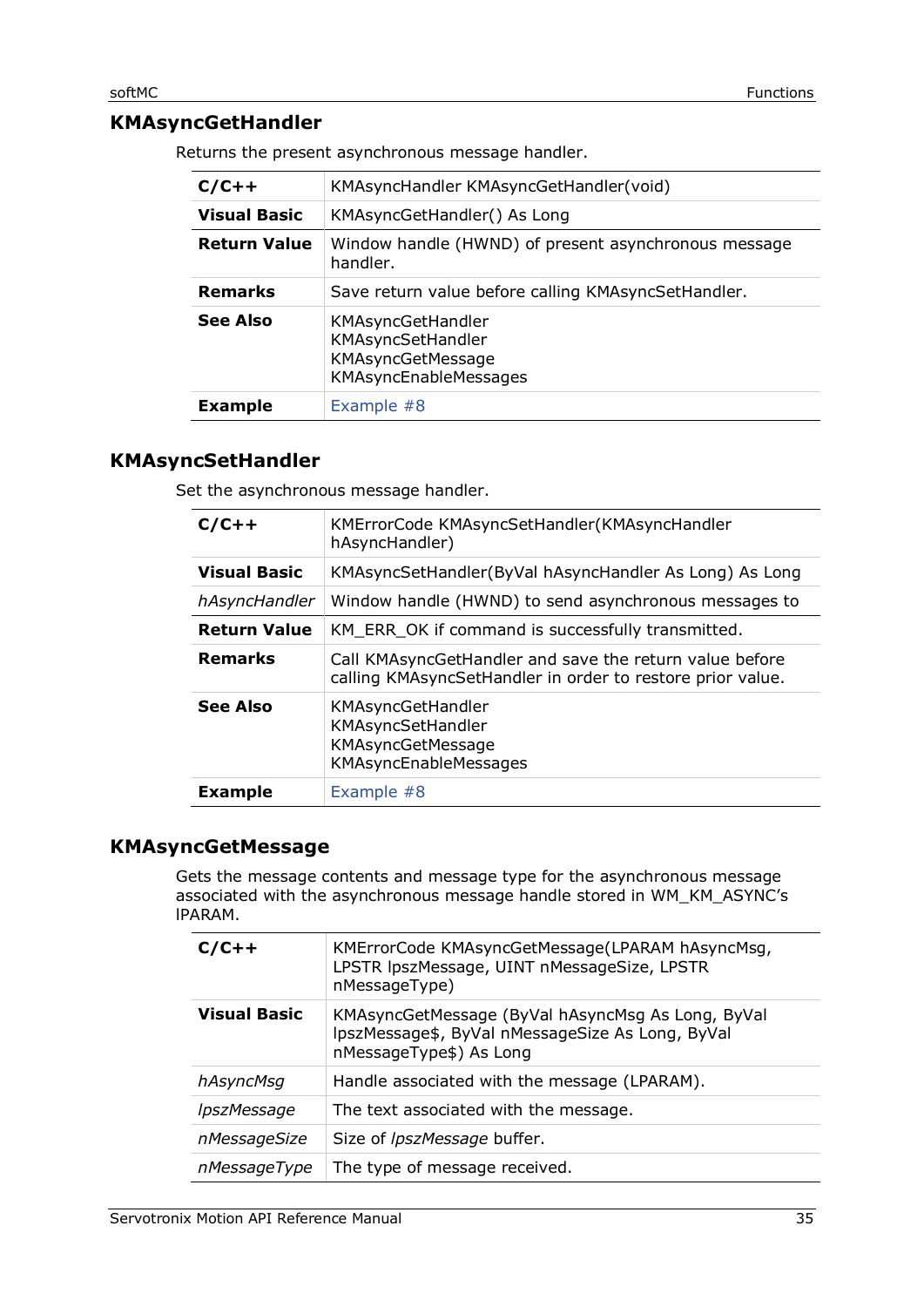| <b>Return Value</b> | KM ERR OK if message was retrieved successfully.                                     |
|---------------------|--------------------------------------------------------------------------------------|
| <b>Remarks</b>      | This function can only be called once for each asynchronous<br>message handled.      |
| See Also            | KMAsyncGetHandler<br>KMAsyncSetHandler<br>KMAsyncGetMessage<br>KMAsyncEnableMessages |
| <b>Example</b>      | Example #8                                                                           |

#### <span id="page-35-0"></span>**KMAsyncEnableMessages**

Enables and disables the display of asynchronous messages both for the default display by the API and the message delivery to your application.

| $C/C++$             | KMErrorCode KMAsyncEnableMessages(UINT16 bVal)                                       |
|---------------------|--------------------------------------------------------------------------------------|
| <b>Visual Basic</b> | KMAsyncEnableMessages (ByVal bVal As Integer) As Long                                |
| bVal                | Non zero means display the asynchronous messages.                                    |
| <b>Return Value</b> | KM_ERR_OK if function was executed successfully.                                     |
| <b>Remarks</b>      |                                                                                      |
| <b>See Also</b>     | KMAsyncGetHandler<br>KMAsyncSetHandler<br>KMAsyncGetMessage<br>KMAsyncEnableMessages |
| <b>Example</b>      | Example #8                                                                           |

#### <span id="page-35-1"></span>**Example #8**

This program shows how to set the async message handler.

/\* Initialize the API \*/ KMInitialize(); /\* Example to be completed. Contact factory for more information \*/ /\* Terminate the API \*/ KMTerminate();

# <span id="page-35-2"></span>**2.9 Serial and Ethernet Specific Functions**

#### <span id="page-35-3"></span>**KMTCPRefreshDevices**

Forces an update of the devices connected to the host computer via serial or Ethernet. This function uses the RBOOTP protocol to automatically identify connected devices.

| $C/C++$             | KMErrorCode KMTCPRefreshDevices(void)         |
|---------------------|-----------------------------------------------|
| <b>Visual Basic</b> | KMTCPRefreshDevices() As Long                 |
|                     | <b>Return Value</b>   KM ERR OK on success    |
| <b>Remarks</b>      | This function implements the RBOOTP protocol. |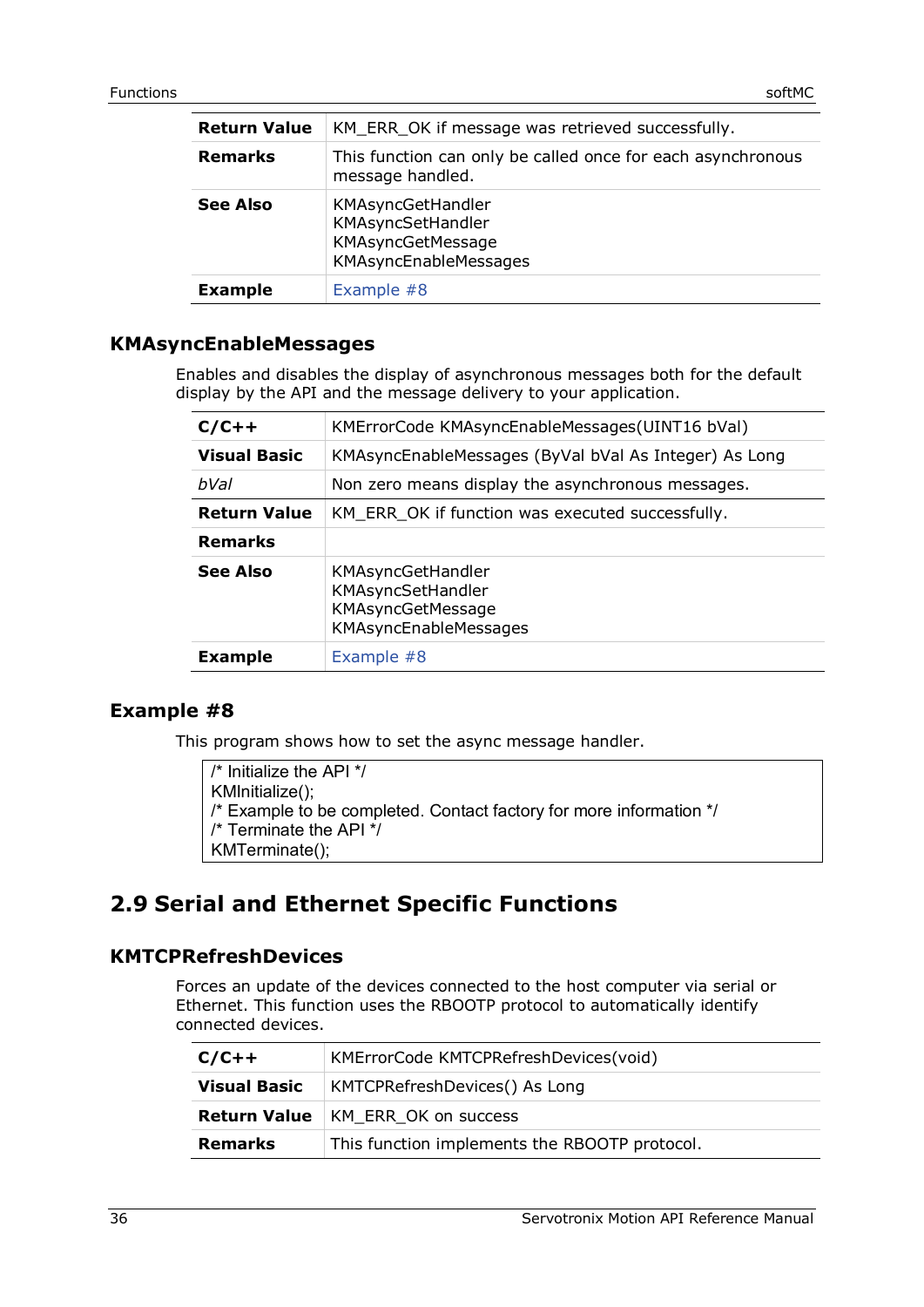| See Also       | <b>KMTCPGetNumDevices</b><br>KMTCPGetDeviceInformation |
|----------------|--------------------------------------------------------|
| <b>Example</b> | Example $#9$                                           |

#### <span id="page-36-0"></span>**KMTCPGetNumDevices**

Gets a count of the number of devices connected via TCP/IP (serial or Ethernet).

| $C/C++$              | KMErrorCode KMTCPGetNumDevices(LPUINT16<br>IpnNumDevices)                                       |
|----------------------|-------------------------------------------------------------------------------------------------|
| <b>Visual Basic</b>  | KMTCPGetNumDevices(IpnNumDevices As Integer) As Long                                            |
| <i>IpnNumDevices</i> | Pointer to a 16 bit integer to receive the number of devices                                    |
| <b>Return Value</b>  | KM ERR OK on success                                                                            |
| <b>Remarks</b>       | The count returned by KMTCPGetNumDevices is updated<br>each time KMTCPRefreshDevices is called. |
| See Also             | <b>KMTCPRefreshDevices</b><br><b>KMTCPGetDeviceInformation</b>                                  |
| <b>Example</b>       | Example #9                                                                                      |

# <span id="page-36-1"></span>**KMTCPGetDeviceInformation**

Gets the list of devices connected via TCP/IP (serial or Ethernet).

| $C/C++$                   | KMErrorCode KMTCPGetDeviceInformation(LPSTR<br>lpszNameArray[], LPSTR lpszAddressArray[], LPSTR<br>lpszSNArray[], UINT16 DIPArray[], INT32 nNumDevices)                                       |
|---------------------------|-----------------------------------------------------------------------------------------------------------------------------------------------------------------------------------------------|
| <b>Visual Basic</b>       | KMTCPGetDeviceInformation(ByVal lpszNameArray As<br>Long, ByVal lpszAddressArray As Long, ByVal lpszSNArray<br>As Long, ByVal nNumDevices As Long) As Long                                    |
| <i>IpszNameArray</i>      | An array of pointers to strings containing the names of the<br>controllers.                                                                                                                   |
| <i>IpszAddressArray</i>   | An array of pointers to strings (at least 16 characters long)<br>containing the IP addresses of the controllers.                                                                              |
| <i><b>IpszSNArray</b></i> | An array of pointers to strings containing the serial<br>numbers of the controllers.                                                                                                          |
| <b>DIPArray</b>           | An array of short integers (16-bit) containing the DIP<br>switch addresses of the controllers.                                                                                                |
| nNumDevices               | The length (number of elements) of <i>lpszNameArray</i> ,<br>IpszAddressArray and IpszSNArray.                                                                                                |
| <b>Return Value</b>       | KM_ERR_OK on success                                                                                                                                                                          |
| <b>Remarks</b>            | If a controller is removed from the network or is not<br>communicating properly, the IP address for the controller<br>will be set to 0.0.0.0 instead of deleting the entry from the<br>table. |
|                           | Visual Basic is somewhat unusual in that the function<br>passes arrays of strings. Example $#9$ shows how to use<br>this function.                                                            |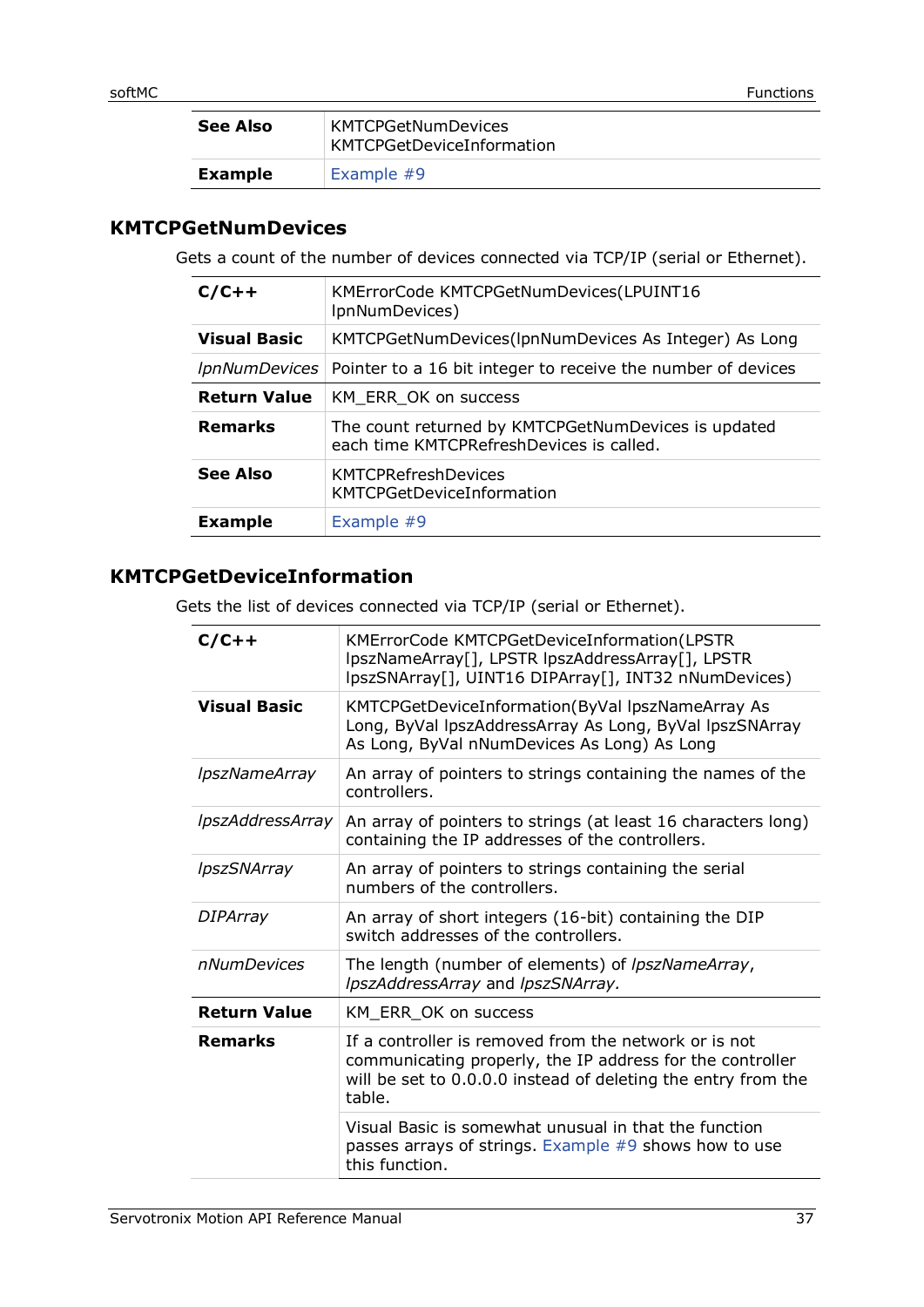| See Also       | <b>KMTCPGetNumDevices</b><br><b>KMTCPRefreshDevices</b> |
|----------------|---------------------------------------------------------|
| <b>Example</b> | Example $#9$                                            |

#### <span id="page-37-0"></span>**Example #9**

This program shows how to retrieve the devices that are connected via Ethernet or serial from the API:

#### **C/C++**

unsigned short NumberDevices = 0; /\* Force the API to look for devices on the network \*/ KMTCPRefreshDevices(); /\* Get the number of devices found on serial and/or Ethernet \*/ KMTCPGetNumDevices(&NumberDevices); /\* Initialize the array to retrieve all device names, \*/ /\* serial numbers, and IP addresses \*/ char \*\*NameArray= new char\*[NumberDevices]; char \*\*IPArray = new char\*[NumberDevices]; char \*\*SNArray = new char\*[NumberDevices]; UINT16 \*DIPArray = new UINT16[NumberDevices]; for(int j=0;j<NumberDevices;j++) { NameArray[j]=new char[MAX\_TCP\_NM\_LENGTH]; IPArray[j]=new char[MAX\_TCP\_IP\_LENGTH]; SNArray[i]=new char[MAX\_TCP\_SN\_LENGTH]; } /\* Retrieve the device information \*/ KMTCPGetDeviceInformation(NameArray, IPArray, SNArray, DIPArray, NumberDevices);

#### **Visual Basic**

| Private Sub Command1 Click()                                |
|-------------------------------------------------------------|
| 'Declare variables                                          |
| Dim NumberDevices As Integer                                |
| Dim NameString(100) As String                               |
| Dim NumberDevicesas As Integer                              |
| Dim IPString(100) As String                                 |
| Dim DIPArray(100) As Integer                                |
| Dim SerialString(100) As String                             |
| Dim err As Long                                             |
| Dim tempstr As String                                       |
|                                                             |
| 'Initialize the API                                         |
| $errorL = KMinitalize()$                                    |
| frefresh the list of top devices                            |
| err = KMTCPRefreshDevices()                                 |
| ' Get the number of devices found on serial and/or Ethernet |
| err = KMTCPGetNumDevices(NumberDevices)                     |
| ' Initialize the array to retrieve all device names,        |
| ' serial numbers, and IP addresses                          |
|                                                             |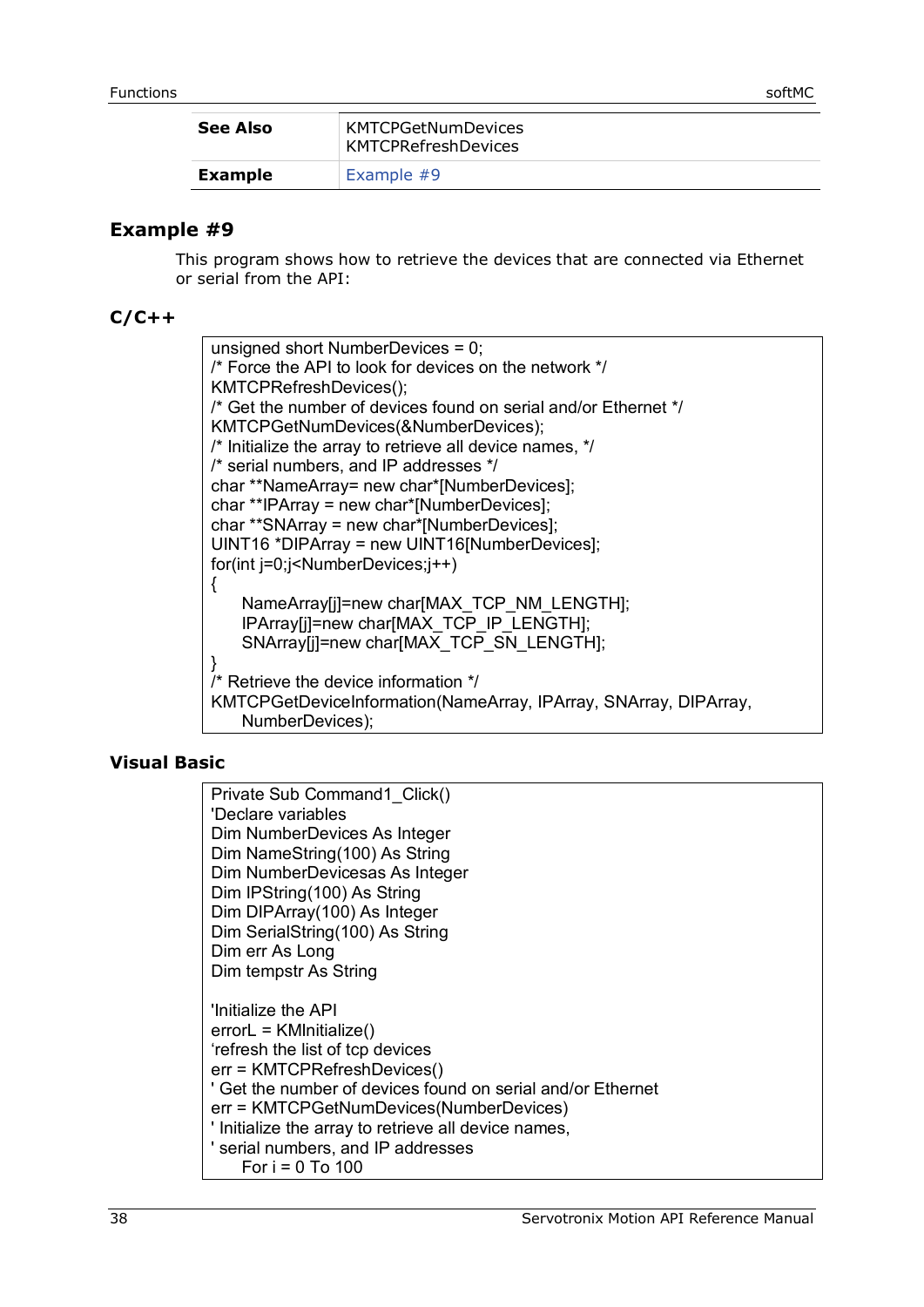```
 NameString(i) = Space(20)
           SerialString(i) = Space(10)
           IPString(i) = Space(20)
    Next i
' Retrieve the device information
err = KMTCPGetDeviceInformation(VarPtr(NameString(0)), VarPtr(IPString(0)),
VarPtr(SerialString(0)), VarPtr(DIPArray(0)), NumberDevices)
For i = 0 To NumberDevices - 1 
    NameString(i) = StrConv(NameString(i), vbUnicode)
    IPString(i) = StrConv(IPString(i), vbUnicode)
    SerialString(i) = StrConv(SerialString(i), vbUnicode)
    tempstr = \text{ClipString}(\text{NameString(i)}) + \text{``" + } \text{ClipString}(\text{IPString(i)}) + \text{'' " + }ClipString(SerialString(i))
    List1.AddItem (tempstr), i
Next
List1.Visible = True
'Terminate the API
errorL = KMTerminate()
End Sub
Function ClipString(InputString As String) As String
'This function trims the null characters off the right side of a long string
    Dim xx As Integer
    xx = InStr(1, InputString$, Chr$(0)) 'find the first null character
    If xx Then
           ClipString$ = Mid$(InputString$, 1, xx - 1)
    Else
           ClipString$ = InputString$
    End If
End Function
```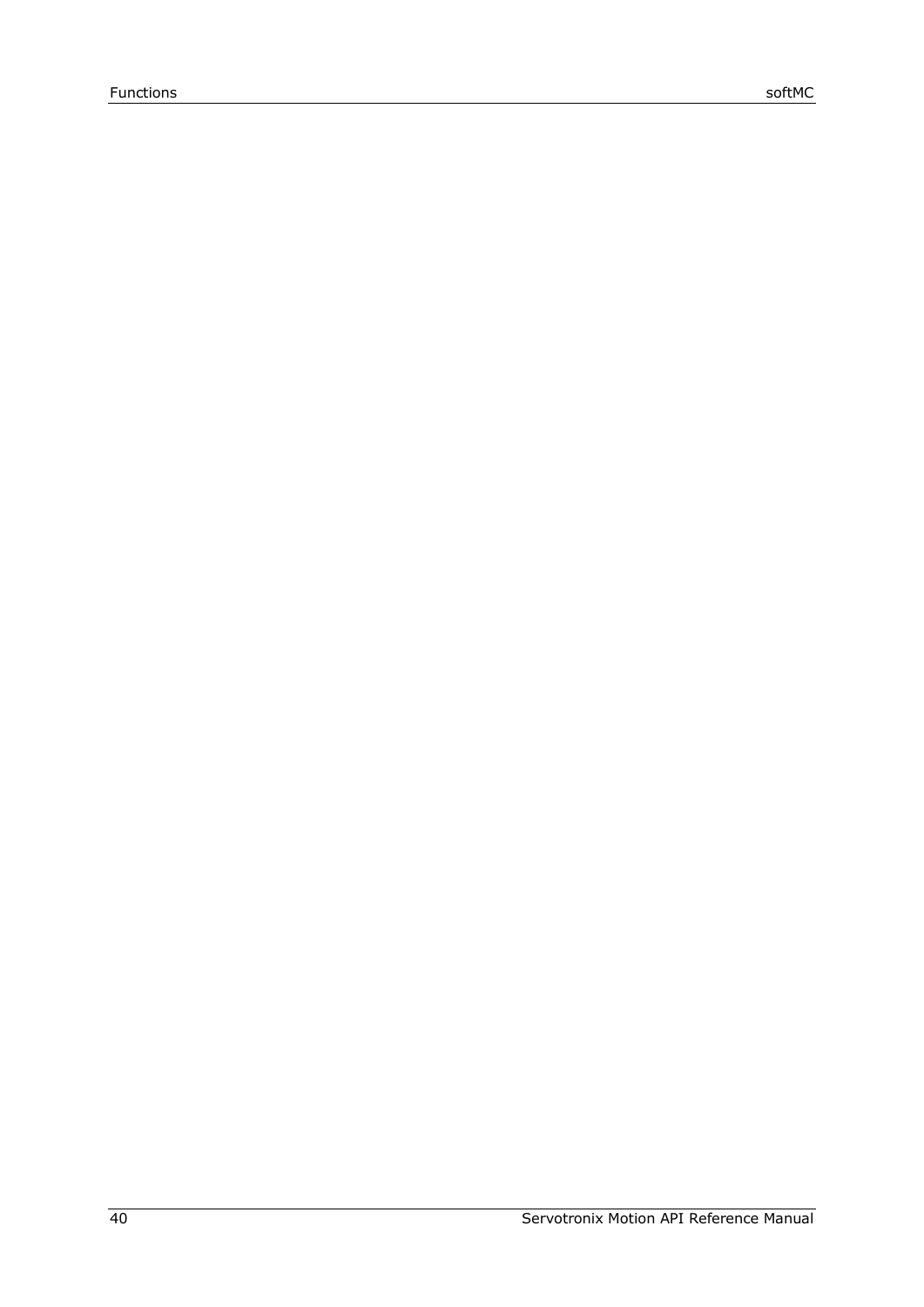# <span id="page-40-0"></span>**3 Glossary**

| <b>API</b>               | Application programming interface: a set of routines and<br>tools that simplify the development of software applications.                               |
|--------------------------|---------------------------------------------------------------------------------------------------------------------------------------------------------|
| asynchronous<br>messages | Messages generated by a device that are not in response to<br>a particular command, such as warnings and error<br>messages.                             |
| axis                     | A motor and drive. When a multi-axis controller is used, also<br>includes the components of the controller related to the<br>motor and drive.           |
| controller               | Commands the motor, through a drive, to move to various<br>positions or at a velocity.                                                                  |
| device                   | Represents the physical objects (axis, group or controller) in<br>the system.                                                                           |
| device table             | A database managed by the API that enables<br>communication with devices specified by the user.                                                         |
| <b>DLL</b>               | Dynamic link library                                                                                                                                    |
| group                    | A collection of axes that are coordinated, usually by a multi-<br>axis controller such as the softMC.                                                   |
| long                     | A common type of variable used in computer languages.<br>In this case a 32-bit signed integer.                                                          |
| <b>IParam</b>            | A double word size (long) parameter for a Windows<br>message.                                                                                           |
| <b>RBOOTP</b>            | A proprietary protocol, similar to the standard BOOTP<br>protocol, used to identify devices connected to IP-based<br>networks (serial/PPP or Ethernet). |
| <b>CDHD</b>              | Name of Servotronix servo drive product line.                                                                                                           |
| softMC                   | Name of Servotronix multi-axis motion controller.                                                                                                       |
| string                   | A common type used in computer languages.                                                                                                               |
| wParam                   | A word size parameter for a Windows message.                                                                                                            |